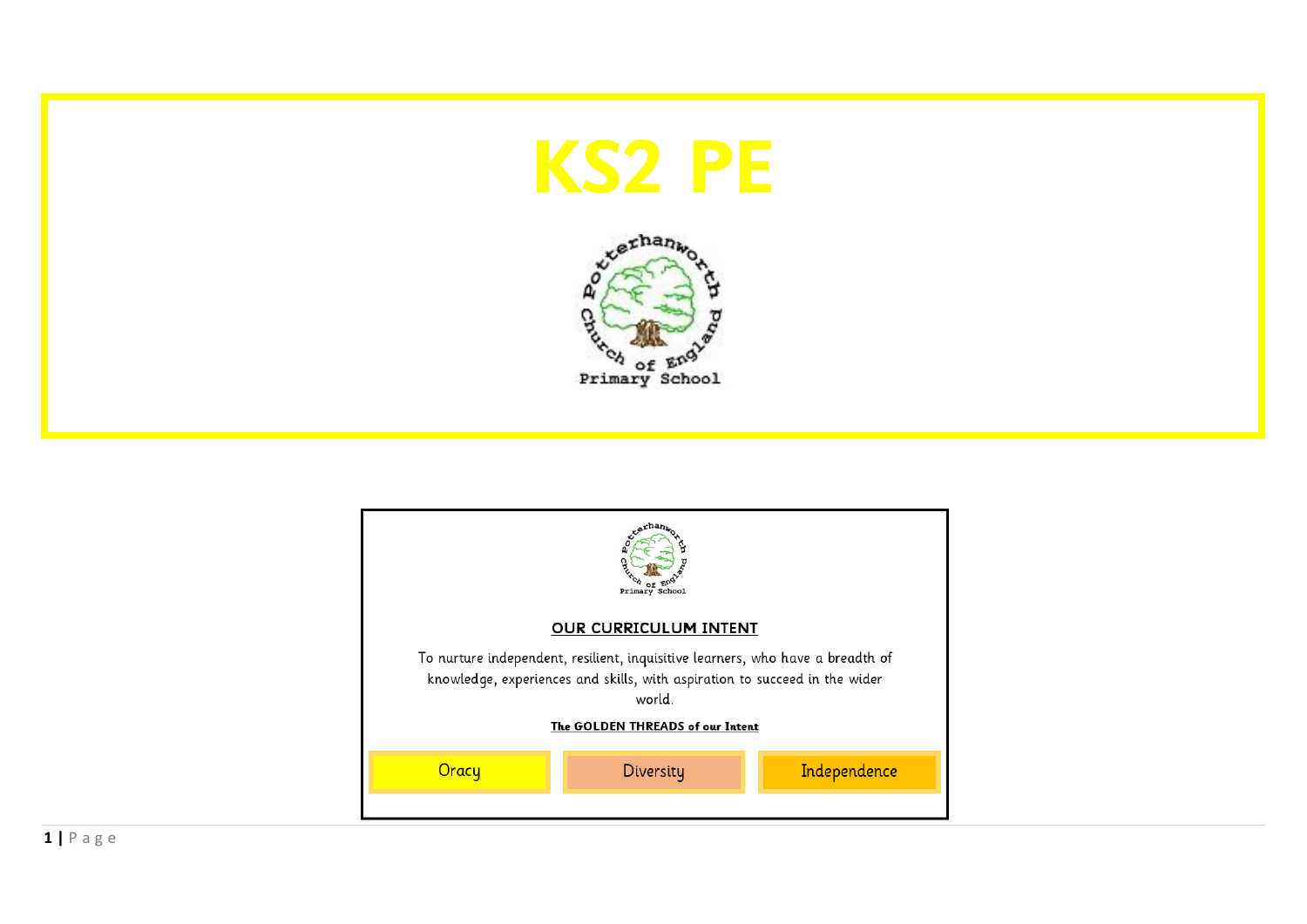## **Long-term Curriculum Map for PE – KS2**

**Year 3/4/5/6 – Year A**

| <b>Whole term</b> | First half term                                                                                                                                                  | Second half term                                                                                                                                                                                                                                       |
|-------------------|------------------------------------------------------------------------------------------------------------------------------------------------------------------|--------------------------------------------------------------------------------------------------------------------------------------------------------------------------------------------------------------------------------------------------------|
| Autumn            | Session 1 - Games (Invasion - Tag<br>Rugby)<br><u>Session 2 - Gym</u>                                                                                            | Session 1 - Games (Net/Wall -<br><b>Badminton/tennis)</b><br><b>Nocton</b><br><b>Session 2 - Dance</b><br>Yr 3/4 English Country Dancing<br><u>Yr 5/6 Eygptian dance (not Val Sabin)</u><br>OR World of Sport dance (Yr 6 unit)<br>Nocton dance studio |
| <b>Spring</b>     | Session 1 - Indoor athletics/Fitness<br><b>Nocton</b><br><b>Session 2 – Dance</b><br><b>Yr 3/4 The Explorers</b><br>Yr 5/6 The Rainforest<br>Nocton dance studio | Session 1 - Games (Invasion - Netball)<br>Session 2 - Gym                                                                                                                                                                                              |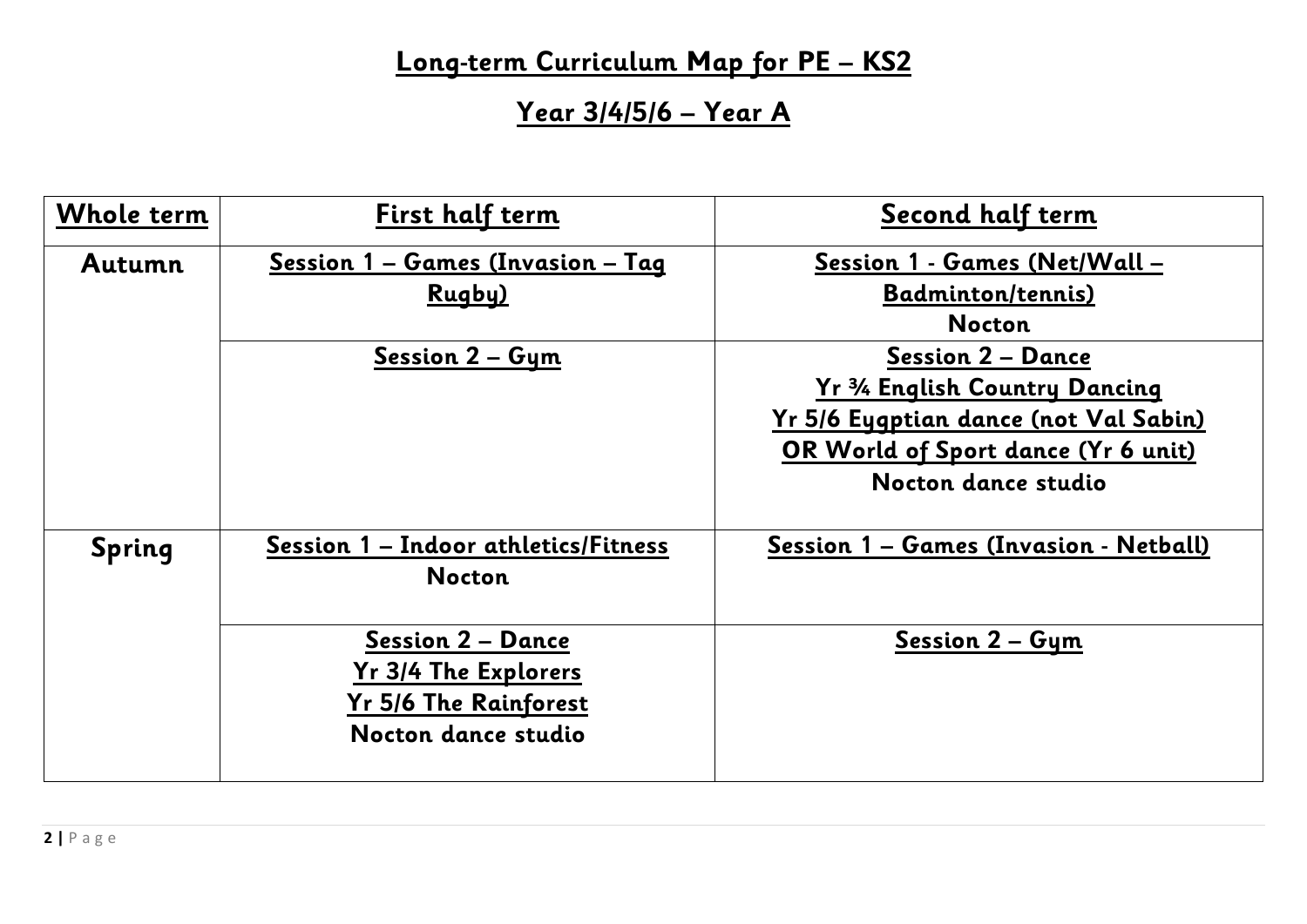| Summer | Session 1 – Athletics<br>+ Sports Day prep        | <u> Session 1 – Games (Striking and Fielding –</u><br>(Rounders/Kwik Cricket) |
|--------|---------------------------------------------------|-------------------------------------------------------------------------------|
|        | <b>Session 2 – Athletics</b><br>+ Sports Day prep | Session 2 - Games (Striking and Fielding –<br>(Rounders/Kwik Cricket)         |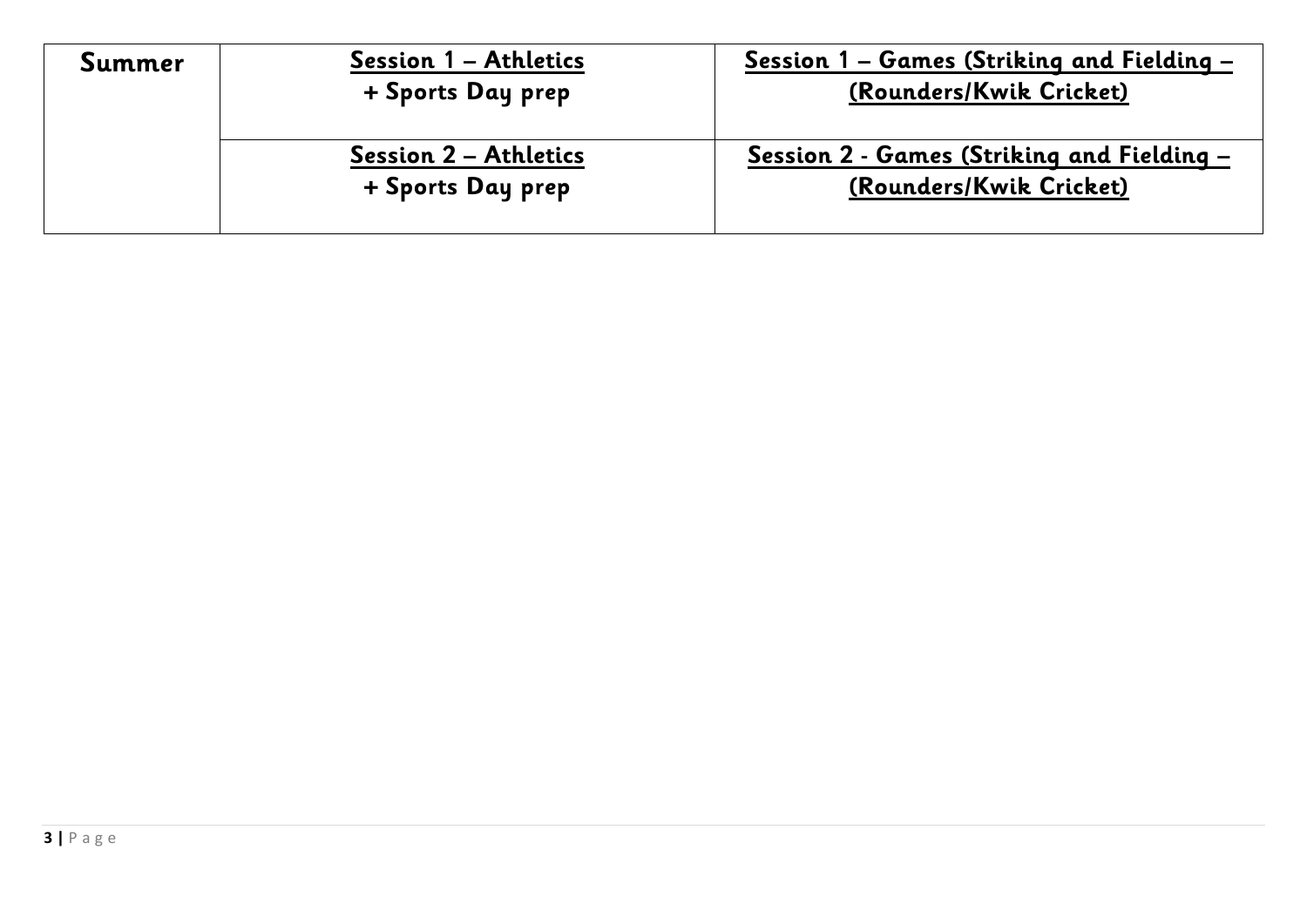## **Year 3/4/5/6 – Year B**

| <b>Whole term</b> | First half term                                                                                    | Second half term                                                                                                                                                   |
|-------------------|----------------------------------------------------------------------------------------------------|--------------------------------------------------------------------------------------------------------------------------------------------------------------------|
| Autumn            | Session 1 - Games (Invasion -<br>Football)                                                         | Session 1 - Games (Net/Wall -<br>Volleyball)<br><b>Nocton</b>                                                                                                      |
|                   | Session 2 - Gym                                                                                    | <b>Session 2 - Dance</b><br>Yr 34 The Eagle and The Fish<br>(Yr 3/4 The Human Engine 1 lesson at<br><u>end of unit)</u><br>Yr 5/6 Volcanoes<br>Nocton dance studio |
| <b>Spring</b>     | Session 1 - Games (Invasion - Hockey)<br><b>Nocton</b>                                             | Session 1 - OAA                                                                                                                                                    |
|                   | <b>Session 2 - Dance</b><br>Yr 3/4 Electricity<br>Yr 5/6 Flight from Danger<br>Nocton dance studio | <u>Session 2 - Gym</u>                                                                                                                                             |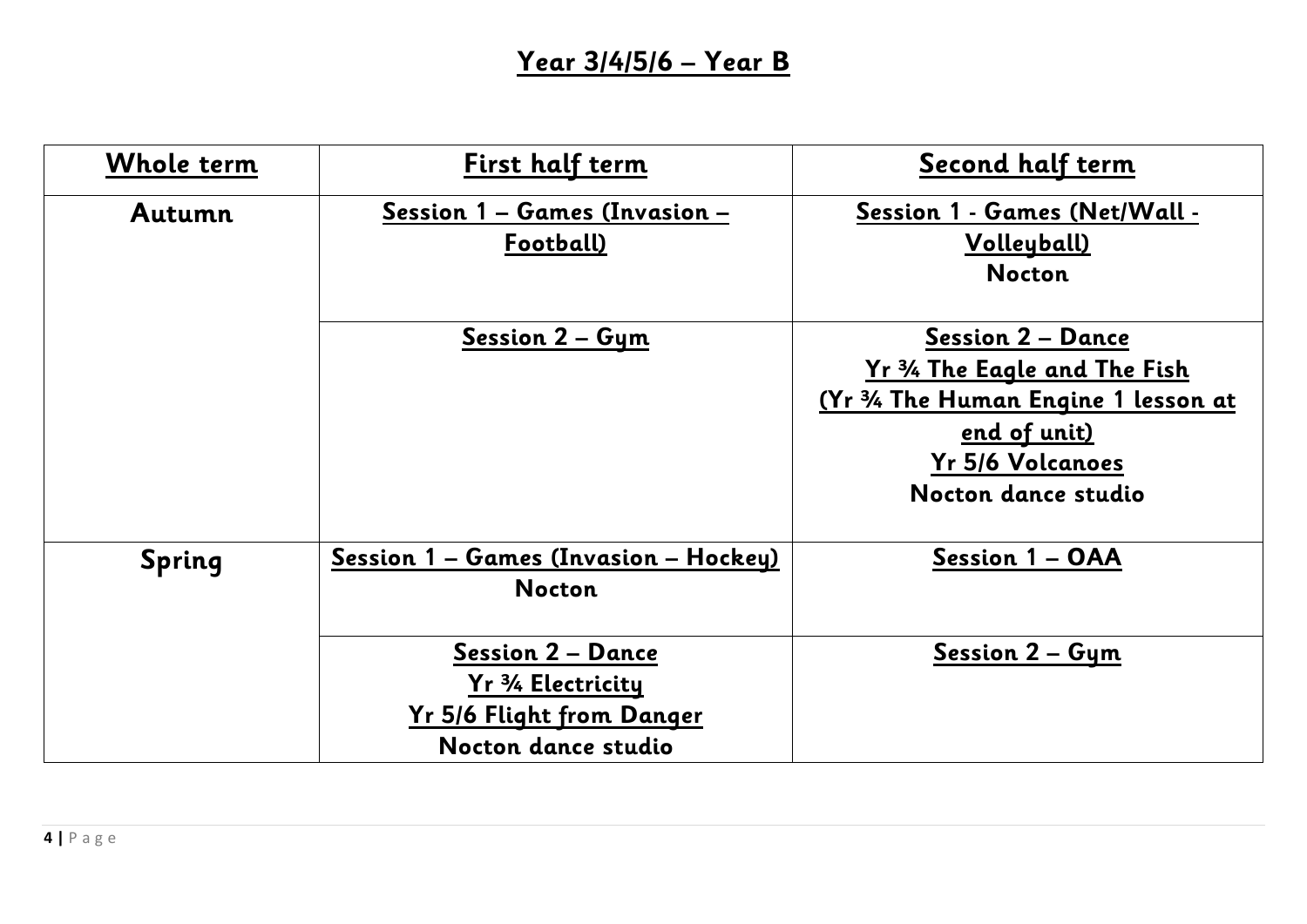| Summer | Session 1 – Athletics<br>+ Sports Day prep        | <u> Session 1 – Games (Striking and</u><br>Fielding - Rounders/Kwik Cricket) |
|--------|---------------------------------------------------|------------------------------------------------------------------------------|
|        | <b>Session 2 – Athletics</b><br>+ Sports Day prep | Session 1 – Games (Striking and<br>Fielding - Rounders/Kwik Cricket)         |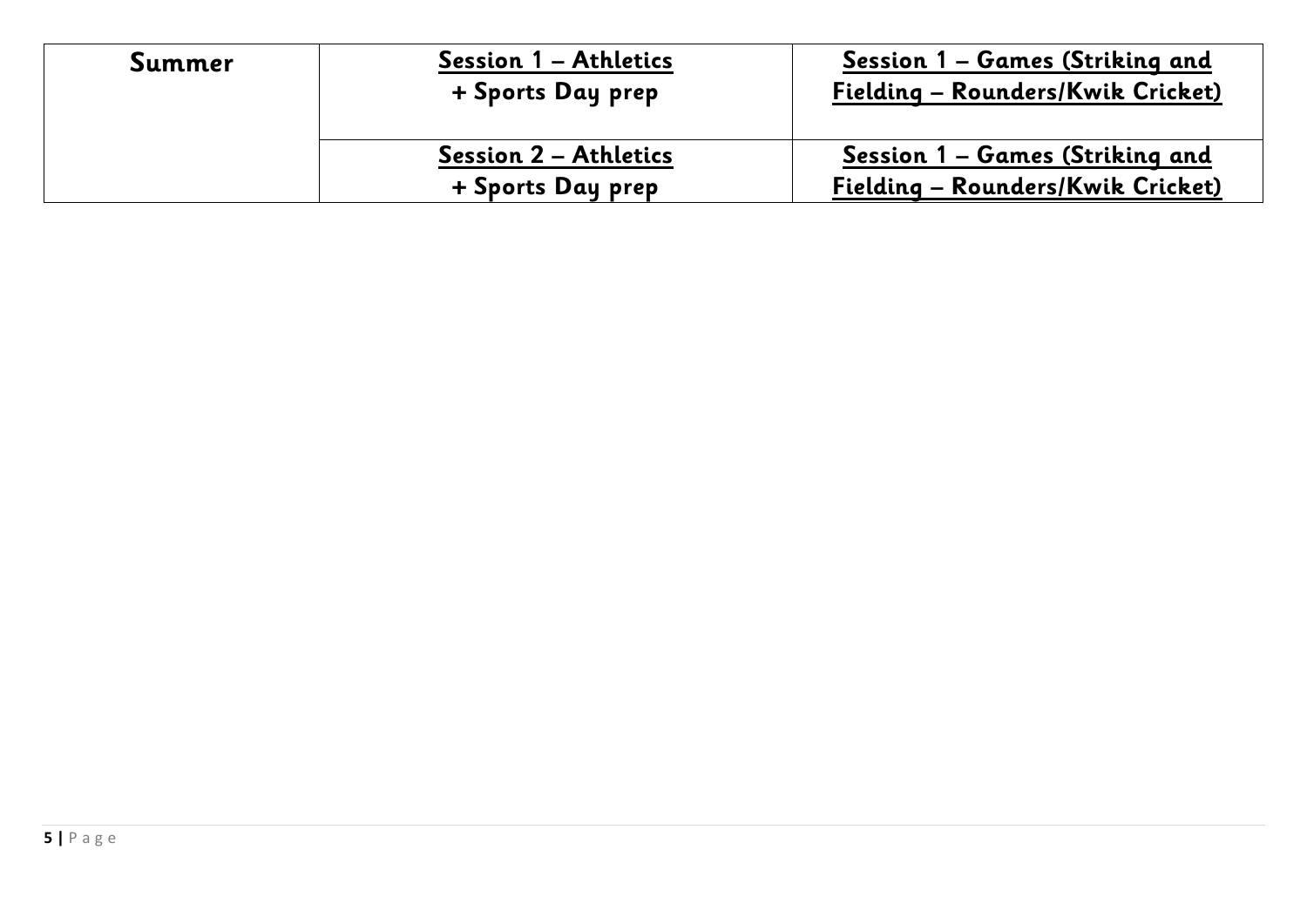## **Year 3/4/5/6 – Year A**

**Knowledge and Understanding of Health and Fitness** should be present through each PE session and half term unit, as well as providing a focus unit within the year.

It is important that children KNOW that (these are progressive through the year groups):

- It is important to be active for our health and well-being and that changes will occur to our bodies
- Children can describe what happens to their bodies (breathing, body temperature, face can change colour flushed, heart beats faster)
- Children know and can explain the importance of warming up and cooling down (in advance and at the end of a PE lesson/physical activity)
- Regular exercise improves health; makes you feel good and helps towards maintaining a healthy body weight
- Exercise strengthens bones and muscles (including the heart) and helps keep joints flexible
- Exercise can make you feel good about yourself and about being with others' and that it involves sharing and co-operation
- Large working muscles need a supply of oxygen to keep going and this is provided by breathing faster and increased heart rate
- Temperature increases as working muscles produce energy as heat and the skin becomes moist and sticky in order to cool the body down to avoid overheating

**Creative Games Making –** This can be included during each Games unit as and when relevant

**Observing and Evaluating Performances** – This is also an ongoing progressive skill that will be present through each PE lesson and PE unit.

Substantive Knowledge Disciplinary Knowledge

| Whole<br><u>term</u> | First half term                                                                                                                                                                                                                                                                                                                                                                                                                                                                                                                                                                                                                                                | Second half term                                                                                                                                                                                                                                                                                                                                                                                                                                                                                                                                                                                                                                                                                                             |
|----------------------|----------------------------------------------------------------------------------------------------------------------------------------------------------------------------------------------------------------------------------------------------------------------------------------------------------------------------------------------------------------------------------------------------------------------------------------------------------------------------------------------------------------------------------------------------------------------------------------------------------------------------------------------------------------|------------------------------------------------------------------------------------------------------------------------------------------------------------------------------------------------------------------------------------------------------------------------------------------------------------------------------------------------------------------------------------------------------------------------------------------------------------------------------------------------------------------------------------------------------------------------------------------------------------------------------------------------------------------------------------------------------------------------------|
| Autumn               | <u> Session 1 - Games (Invasion - Tag Rugby)</u>                                                                                                                                                                                                                                                                                                                                                                                                                                                                                                                                                                                                               | Session 1 - Games (Net/Wall -<br><b>Badminton/tennis) Nocton</b>                                                                                                                                                                                                                                                                                                                                                                                                                                                                                                                                                                                                                                                             |
|                      | Yr 3/4 (Yr 3 Unit 1)<br>To develop throwing and catching skill using different apparatus.<br>To know how to pass and receive with hands in different ways<br>To know how to sequence passing<br>To know how to signal for the ball<br>To know how to pass and move to retain possession<br>To know how to play co-operation and competitive games to apply<br>skills and simple tactics under pressure<br>$Yr$ 5/6<br>To throw and catch effectively within a game situation.<br>Revision of Yr 3/4 learning objectives again where needed<br>To know how to keep possession - principles of attack (dodge in<br>different directions and at different speeds) | Yr 3/4 (Yr 3 Unit 3, Yr 4 Unit 1)<br>To feed, throw and hit a shuttlecock or ball.<br>- To know how to 'feed'/throw a shuttlecock or ball<br>To know how to strike a ball/shuttle with reasonable control/accuracy at a<br>target or over a net<br>To know how to throw/strike ball/shuttle over a range of high, medium, low<br>barriers to show variations in levels, speeds and directions<br>To use appropriate shots for different purposes.<br>To know about appropriate basic shots and use them in different situations<br>$\sim$<br>To know simple principles and tactics and use them effectively in a game<br>activity, e.g. a long shot followed by a short one makes the return shot<br>harder for the opponent |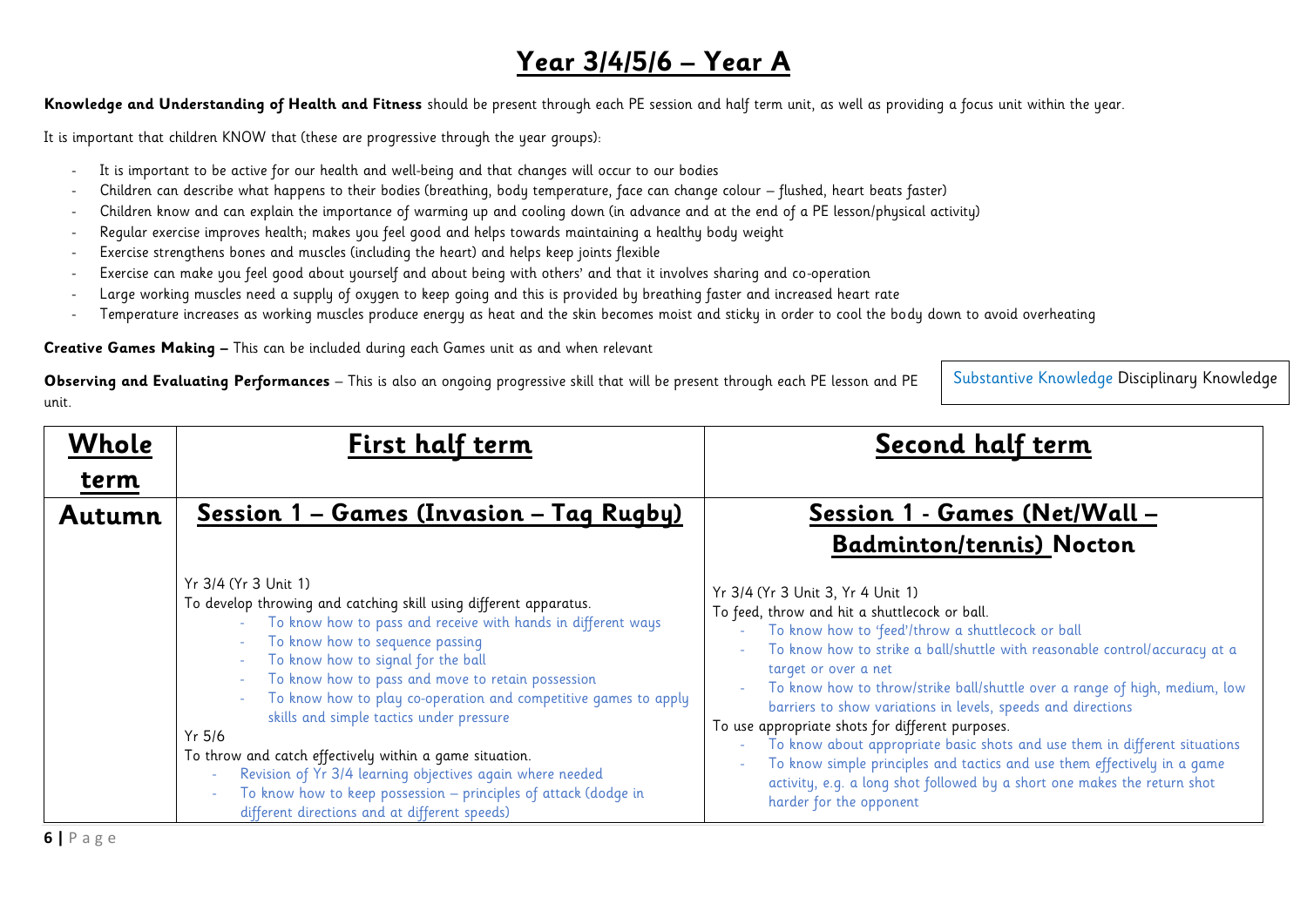| To know how to regain possession - principles of defence (marking and<br>interception)<br>To know how to advance down the pitch to progress towards<br>opponent's goal | Begin to understand the rules of net/wall games and play with others.<br>To know how to play competitive small-sided games and show confidence<br>To know and use rules and keep games going without dispute                                                                                                                                                                                                         |
|------------------------------------------------------------------------------------------------------------------------------------------------------------------------|----------------------------------------------------------------------------------------------------------------------------------------------------------------------------------------------------------------------------------------------------------------------------------------------------------------------------------------------------------------------------------------------------------------------|
|                                                                                                                                                                        | Yr 5/6 (Yr 5 Unit 1, Yr 6 Unit 2)                                                                                                                                                                                                                                                                                                                                                                                    |
|                                                                                                                                                                        | Revision of Yr 3/4 learning objectives and skills.<br>To receive and send from different angles using appropriate attacking and defensive<br>strategies.<br>To know how to receive from different angles and sending into angles on the<br>court - attacking and defending strategies<br>To know how to aim and get the ball/shuttle to land in target area and<br>make it difficult for their opponent to return it |
| Session 2 - Gym                                                                                                                                                        | <u> Session 2 – Dance (Topic linked)</u>                                                                                                                                                                                                                                                                                                                                                                             |
|                                                                                                                                                                        | Nocton dance studio                                                                                                                                                                                                                                                                                                                                                                                                  |
| Yr 3/4 - Symmetry/Asymmetry                                                                                                                                            | (Select learning objectives from below but do not need to include all every half term.                                                                                                                                                                                                                                                                                                                               |
| To use different and identify different body positions.                                                                                                                | Yr 3/4 must be covered by the end of Yr 4, Yr 5/6 by the end of Yr 6)                                                                                                                                                                                                                                                                                                                                                |
| To know about symmetry and asymmetry and identify it<br>To know how to move and balance showing specific planned shapes and<br>variations in speed and level           | Yr 3/4 English Country Dancing (Learning objectives underlined that the Val<br>Sabin lessons cover for this unit however teachers are able to plan their own lessons                                                                                                                                                                                                                                                 |
| To reflect on a performance and consider how to improve your work.                                                                                                     | that cover the learning objectives below)                                                                                                                                                                                                                                                                                                                                                                            |
| To know how to analyse and say what they liked in a sequence                                                                                                           |                                                                                                                                                                                                                                                                                                                                                                                                                      |
| both individually and in twos                                                                                                                                          | Year 3/4                                                                                                                                                                                                                                                                                                                                                                                                             |
| To know how to adapt and transfer learned skills onto appropriate                                                                                                      | <b>Acquiring and Developing Skills</b>                                                                                                                                                                                                                                                                                                                                                                               |
| apparatus                                                                                                                                                              | To respond to stimuli using movement to tell a story.<br>To know how to respond to a range of stimuli - know that the ideas initiated                                                                                                                                                                                                                                                                                |
| $Yr 5/6 - Bridges$                                                                                                                                                     | by the stimulus can be translated into movement (symbolic), discuss ideas                                                                                                                                                                                                                                                                                                                                            |
| To use balance to create different shapes collaboratively and individually.                                                                                            | and suggest appropriate movements to explore                                                                                                                                                                                                                                                                                                                                                                         |
| To know how to balance on different body parts to create bridge shapes                                                                                                 | To perform basic dance actions in combination with increasing control.                                                                                                                                                                                                                                                                                                                                               |
| both as individuals and with a partner (on different levels)                                                                                                           | To know how to perform the basic dance actions with greater control,                                                                                                                                                                                                                                                                                                                                                 |
| To know how to work co-operatively with a partner and create a                                                                                                         | fluency and co-ordination - know that they can use combinations of                                                                                                                                                                                                                                                                                                                                                   |
| sequence showing planned variations in level, direction and shape (e.g.<br>move into and out of bridges using a roll, a jump or a travelling                           | movement using the whole body and body parts; display clear movement,                                                                                                                                                                                                                                                                                                                                                |
| movement, build a more complex sequence by linking bridge balances                                                                                                     | body shape, extension, balance and footwork<br>To know how to copy and perform movements/rhythmic patterns - know                                                                                                                                                                                                                                                                                                    |
| using travel, jump and turn)                                                                                                                                           | they need to perform simple dances with a clear beg/mid/end; show a range                                                                                                                                                                                                                                                                                                                                            |
| To know how to make the balances harder to maintain by making the<br>bases smaller                                                                                     | of different rhythmic movement patterns from different times, places and                                                                                                                                                                                                                                                                                                                                             |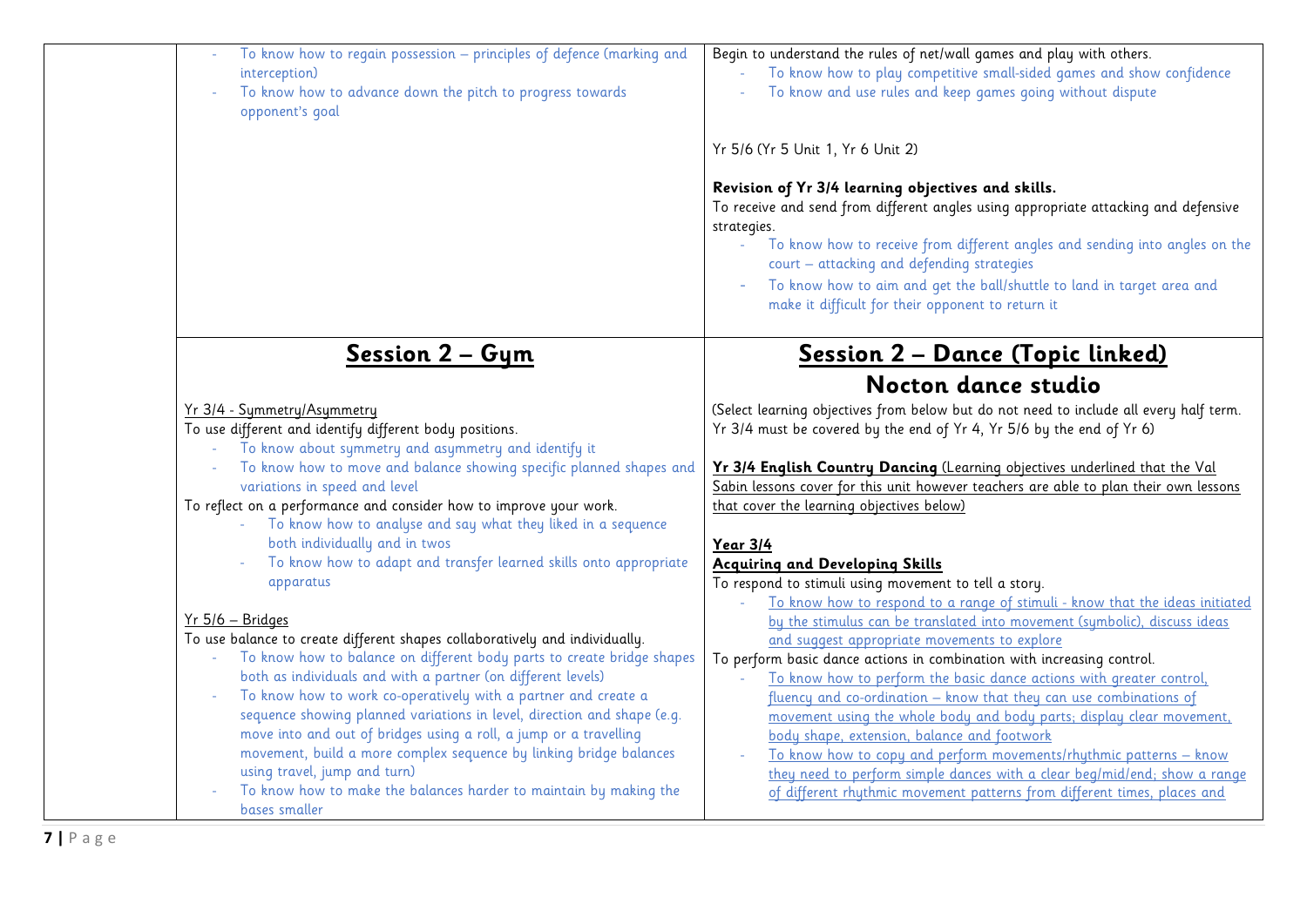| To sequence movements and transitions effectively.                     | cultures; show different ways of performing these in different group               |
|------------------------------------------------------------------------|------------------------------------------------------------------------------------|
| To know about the compositional principles of sequencing and recognise | formations.                                                                        |
| when something is absent                                               | To use expression to add interest to our dances.                                   |
| To reflect critically on movements and consider how to improve them.   | To know how to perform with expression                                             |
| To know how to improve the quality and accuracy of their movements     |                                                                                    |
| with sustained concentration                                           | Selecting and Applying Skills and Compositional Ideas                              |
|                                                                        | To select appropriate movements.                                                   |
|                                                                        | To know about movements which reflect the dance idea and select                    |
|                                                                        | appropriate movements                                                              |
|                                                                        | To know about movements that use space, time and weight changes                    |
|                                                                        | To use appropriate devices to link movements in a sequence.                        |
|                                                                        | To know how to link movements together in a logical sequence                       |
|                                                                        | To know about and use simple compositional devices; unison, canon,                 |
|                                                                        | repetition, variation, shape the dance with a simple structure                     |
|                                                                        |                                                                                    |
|                                                                        |                                                                                    |
|                                                                        | <b>Evaluate and Improve</b>                                                        |
|                                                                        | To understand how dance communicates moods, ideas and feelings.                    |
|                                                                        | To know how dance communicates moods, ideas and feelings by observing              |
|                                                                        | other people                                                                       |
|                                                                        | To know and use different descriptive language when talking about dance            |
|                                                                        | To know how to construct their own personal responses                              |
|                                                                        |                                                                                    |
|                                                                        | Yr 5/6 Egyptian dance (teacher's own planning - learning objectives underlined for |
|                                                                        | coverage)                                                                          |
|                                                                        | <b>Acquiring and Developing Skills</b>                                             |
|                                                                        | To respond to stimuli and accompaniment with artistic expression.                  |
|                                                                        | To know how to respond to a range of stimuli and accompaniment - with              |
|                                                                        | initial responses, know how to translate ideas into movement, share their          |
|                                                                        | ideas with partners/small gps, whole class                                         |
|                                                                        | To know they have to perform the basic dance actions with increased                |
|                                                                        | control, fluency and co-ordination, know how to refine their movement to           |
|                                                                        | improve their performance by using practise opportunities, know to focus           |
|                                                                        | and project when performing, know they have to remember and perform                |
|                                                                        | complete dances with a given structure                                             |
|                                                                        | To know how to perform with expression - understand and demonstrate the            |
|                                                                        | intention of the dance using space/dynamics and relationships appropriately        |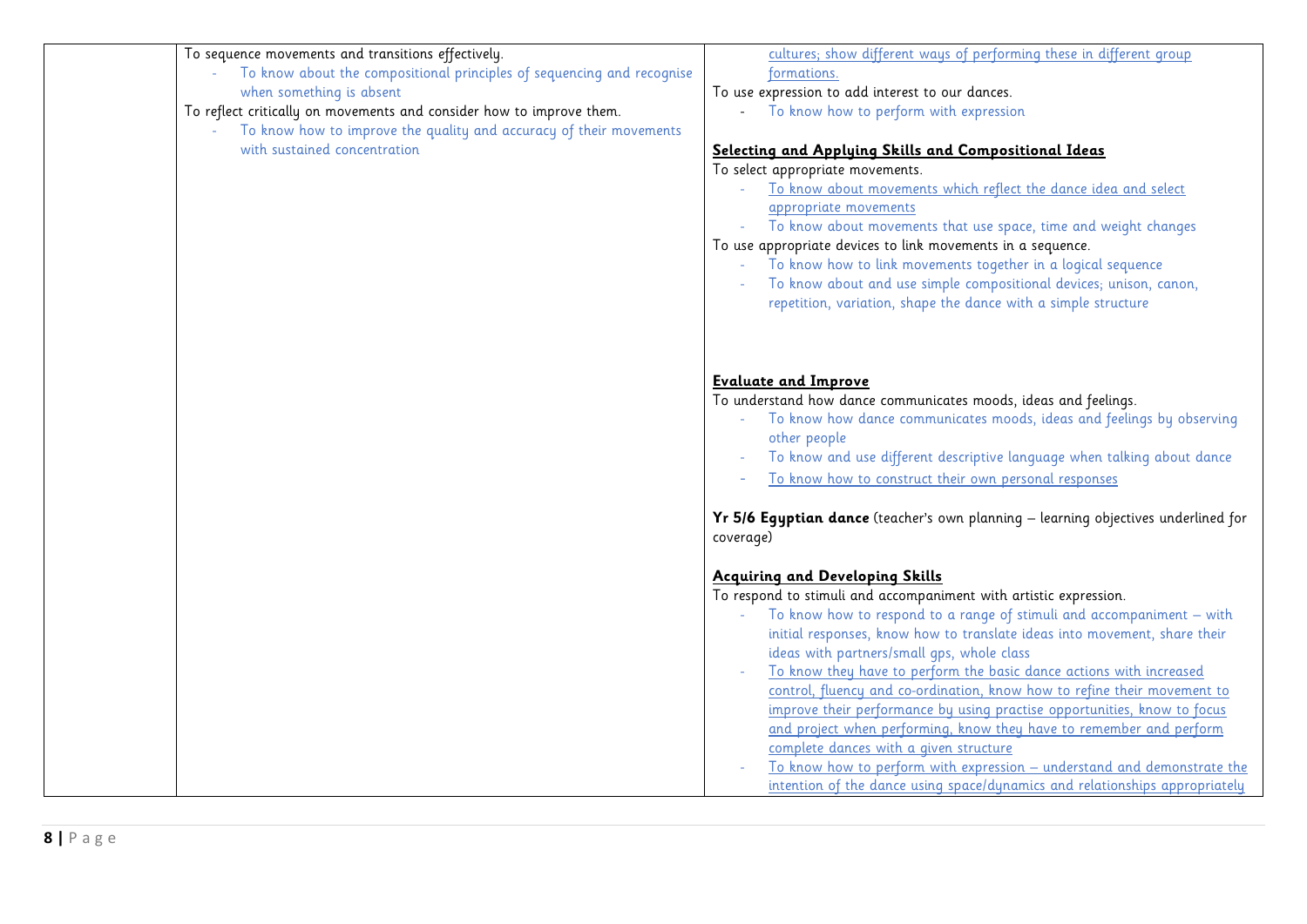|        |                                                                            | (to achieve mood, feeling, idea, character), demonstrate an awareness of                 |
|--------|----------------------------------------------------------------------------|------------------------------------------------------------------------------------------|
|        |                                                                            | value of other dancers within the dance                                                  |
|        |                                                                            | To use rhythmic patterns to copy and perform movements.                                  |
|        |                                                                            | To know about rhythmic patterns and copy and perform these movements -                   |
|        |                                                                            | to know simple dances need a clear beg/mid/end and to demonstrate this                   |
|        |                                                                            | To know and perform set dances from different times, places and cultures                 |
|        |                                                                            | Selecting and Applying Skills and Compositional Ideas                                    |
|        |                                                                            | To develop motifs using a range of compositional devices.                                |
|        |                                                                            | To know how to develop motifs (demonstrate the ability to add different                  |
|        |                                                                            | actions; change and vary spa ce/dynamics/relationships/rhythms; use of a                 |
|        |                                                                            | range of compositional devices etc                                                       |
|        |                                                                            | To know about contrasting/complementary movements and use                                |
|        |                                                                            | appropriately                                                                            |
|        |                                                                            | To plan and perform sequences with others.                                               |
|        |                                                                            | To know and show how to work collaboratively in small groups                             |
|        |                                                                            | To know how to develop their work in the context of the whole dance (know                |
|        |                                                                            |                                                                                          |
|        |                                                                            | about improvising; know how the ideas translate into movement, know                      |
|        |                                                                            | where their composition fits in the whole dance; discuss as a group/class how            |
|        |                                                                            | a dance should be structured)                                                            |
|        |                                                                            | <b>Evaluate and Improve</b>                                                              |
|        |                                                                            | To observe, reflect upon and comment on the work of others and ourselves.                |
|        |                                                                            | To observe each other, themselves and professional artists                               |
|        |                                                                            | To know how to comment upon composition, identify/suggest ways of                        |
|        |                                                                            | improving                                                                                |
|        |                                                                            | To know about ideas/intention/meaning and suggest own personal view                      |
|        |                                                                            | To know and comment on the use of costume, set, props, music, actions of                 |
|        |                                                                            | the dancers when viewing short professional pieces                                       |
|        |                                                                            |                                                                                          |
|        | Session 1 - Indoor athletics/Fitness                                       | Session 1 - Games (Invasion - Netball)                                                   |
| Spring |                                                                            |                                                                                          |
|        | <b>Nocton</b>                                                              |                                                                                          |
|        | Yr 3/4                                                                     | Yr 3/4 - (Yr 4 Unit 3)                                                                   |
|        | To run at different speeds.                                                | To send, pass, throw with balls of different sizes, textures and weights with increasing |
|        | To know and show how to run at different speeds smoothly and with          | control and accuracy.                                                                    |
|        | consistency                                                                | To know how to send, pass, throw with balls of different sizes, textures and             |
|        | To name and perform different jumps.                                       | weight, to develop and extend control, accuracy and consistency                          |
|        | To know and show how to perform different combinations of jumps,<br>$\sim$ | To know and show how to send and receive in different ways, keeping                      |
|        |                                                                            |                                                                                          |
|        | showing control, co-ordination and consistency                             | possession                                                                               |
|        | To name and perform a range of throwing techniques.                        | To use spatial awareness to effect decision making in a game situation.                  |
|        |                                                                            | - To know and show their spatial awareness and decision-making                           |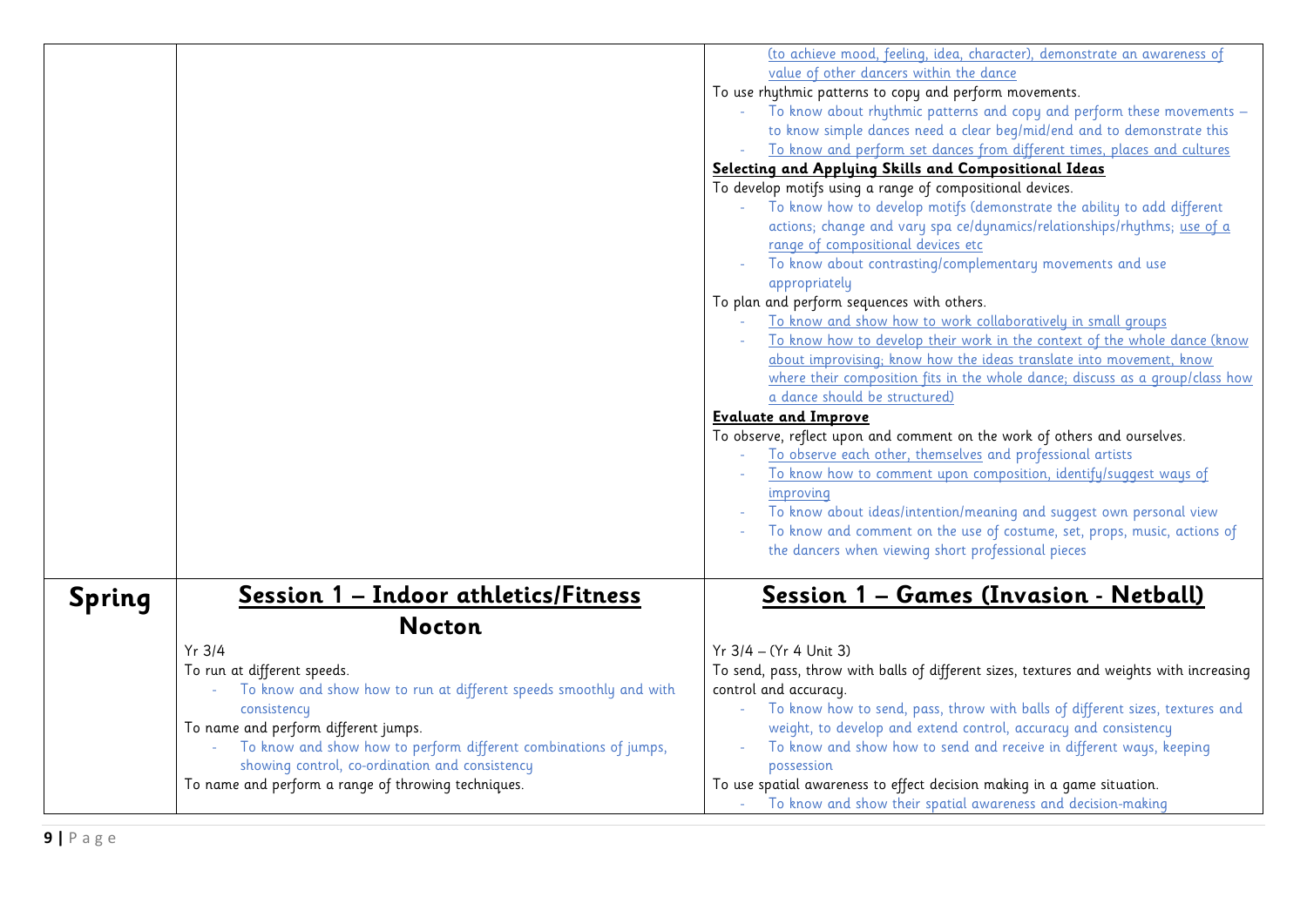| To know and show how to throw a range of objects into a target area              | To know and show how to dodge, mark, signal and intercept and                      |
|----------------------------------------------------------------------------------|------------------------------------------------------------------------------------|
| consistently                                                                     | understand 'possession'                                                            |
| To understand different paces are required for different activities.             | To use game tactics to affect the progress of the game.                            |
| To know about pacing so they can keep going and maintain the quality             | To know/consolidate pass and move and forward progression down the pitch           |
| of their actions                                                                 | To know what to do to be a co-operative member of the team and                     |
| To know that different events make different demands on the body                 | communication                                                                      |
| To know about body temperature and identify when the body is cool,               | To know and develop principles and tactics for attack and defence across the       |
| warm, hot and record it                                                          | activities.                                                                        |
| To reflect on our own and others' performances.                                  | Yr 5/6                                                                             |
| To know about specific aspects of running, throwing and jumping and              | To use key elements of passing and moving when in possession of the ball.          |
| suggest ways of improving when watching performances                             | To know about and develop key elements of pass and move                            |
| To know that there are different throwing, running and jumping styles            | To know how to keep possession - principles of attack (dodge in different          |
| and be able to choose the appropriate one for different situations               | directions and at different speeds)                                                |
|                                                                                  | To know how to regain possession - principles of defence (marking and              |
| Yr 5/6                                                                           | interception)                                                                      |
| To continue to practise and develop learning objectives covered in Year          | To know how to advance down the pitch to progress towards opponent's               |
| 3/4. Plus:                                                                       | goal                                                                               |
| To use rhythm to navigate obstacles with speed.                                  | To know how to move, receive, pivot and pass                                       |
| - To know about and use rhythm when running over obstacles                       | To know how to pass accurately and quickly in different directions and             |
| To perform relay techniques.                                                     | signal for the ball                                                                |
| To know and practise the technique of relay take-over 'upsweep'                  | To develop attacking/defensive strategies to regain possession of the ball or work |
| To know and develop the technique of drive and speed                             | towards a goal scoring opportunity.                                                |
| To develop our use of different throws for a range of purposes.                  | To know how to play a range of games to develop team co-operation and              |
| To know and use the throwing styles of push (shot), sling (discuss) and          | attacking/defending strategies. Common principles of invasion play to be           |
| pull (javelin)                                                                   | reinforced.                                                                        |
| To further develop our use of pace in different events.                          |                                                                                    |
| To know and show how to run over longer distances                                |                                                                                    |
| To further develop our jump technique using a run up.                            |                                                                                    |
| To know the technique of jumping and adding short run up.                        |                                                                                    |
|                                                                                  |                                                                                    |
| <u> Session 2 – Dance</u>                                                        | <u>Session 2 - Gym</u>                                                             |
| Nocton dance studio                                                              |                                                                                    |
|                                                                                  | Yr 3/4 - Balance                                                                   |
|                                                                                  | To create stable balances using different body parts.                              |
| (Select learning objectives from below but do not need to include all every half | To know which different body parts to balance on and use these body parts          |
| term. Yr 3/4 must be covered by the end of Yr 4, Yr 5/6 by the end of Yr 6)      | and know which combinations produce the most stable bases                          |
|                                                                                  | To know how to balance and show specific planned shapes                            |
| Year 3/4 The Explorers                                                           | To consider transition into a sequence of balances.                                |
|                                                                                  | - To know how to move into and from balances with control and accuracy             |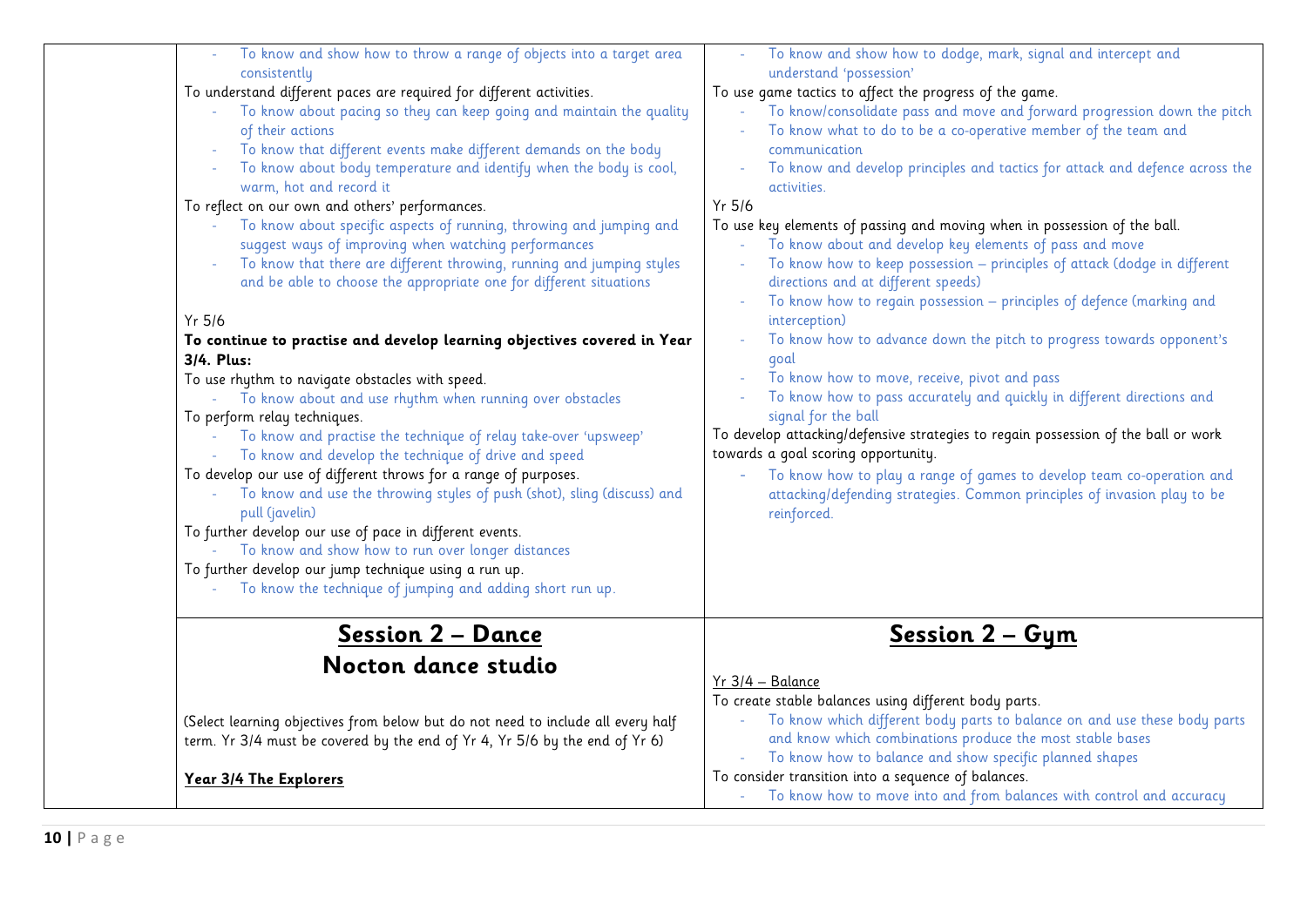| <b>Acquiring and Developing Skills</b>                                         | To know how to create a sequence on balance showing planned variations in         |
|--------------------------------------------------------------------------------|-----------------------------------------------------------------------------------|
| To respond to a range of stimuli within dance.                                 | shape, speed and levels                                                           |
| To know how to respond to a range of stimuli - know that the ideas             |                                                                                   |
| initiated by the stimulus can be translated into movement (symbolic),          | Yr 5/6 - Matching and Mirroring                                                   |
| discuss ideas and suggest appropriate movements to explore                     | To use a selection of contrasting, matching and mirroring balances and movements. |
| To perform basic dance actions with control and expression, and use            | To know and demonstrate contrasting, matching and mirroring balances and          |
| combinations of movements to create an effect.                                 | movements                                                                         |
| To know how to perform the basic dance actions with greater control,           | To use a range of spatial relationships with a partner.                           |
| fluency and co-ordination - know that they can use combinations of             | To know and use different spatial relationships with a partner, e.g. follow a     |
| movement using the whole body and body parts; display clear                    | leader, side-by-side, face to face, back to back, meeting and parting             |
| movement, body shape, extension, balance and footwork                          | To work in pairs to create, practise and evaluate a dance sequence.               |
| To know how to perform with expression                                         | To know how to work in pairs to construct, practise, evaluate and improve         |
| To copy and perform rhythmic patterns and movements.                           | the composition and quality of a sequence                                         |
| To know how to copy and perform movements/rhythmic patterns -                  | To adapt and transfer sequences.                                                  |
| know they need to perform simple dances with a clear beg/mid/end;              | - To know how to adapt and transfer sequences from floor to apparatus             |
| show a range of different rhythmic movement patterns from different            |                                                                                   |
| times, places and cultures; show different ways of performing these in         |                                                                                   |
| different group formations.                                                    |                                                                                   |
| Selecting and Applying Skills and Compositional Ideas                          |                                                                                   |
| To select and apply skills and compositional ideas to create dance sequences.  |                                                                                   |
| To know about movements which reflect the dance idea and select                |                                                                                   |
| appropriate movements                                                          |                                                                                   |
| To know about movements that use space, time and weight changes                |                                                                                   |
| To know how to link movements together in a logical sequence                   |                                                                                   |
| To know about and use simple compositional devices; unison, canon,             |                                                                                   |
| repetition, variation, shape the dance with a simple structure                 |                                                                                   |
| <b>Evaluate and Improve</b>                                                    |                                                                                   |
| To evaluate and improve dance with increasing confidence.                      |                                                                                   |
| To know how dance communicates moods, ideas and feelings by                    |                                                                                   |
| observing other people                                                         |                                                                                   |
| To know and use different descriptive language when talking about              |                                                                                   |
| dance                                                                          |                                                                                   |
| To know how to construct their own personal responses                          |                                                                                   |
| Year 5/6 The Rainforest                                                        |                                                                                   |
| <b>Acquiring and Developing Skills</b>                                         |                                                                                   |
| To respond to a range of stimuli and accompaniment in a group or individually. |                                                                                   |
| To know how to respond to a range of stimuli and accompaniment -<br>$\bullet$  |                                                                                   |
| with initial responses, know how to translate ideas into movement,             |                                                                                   |
| share their ideas with partners/small aps, whole class                         |                                                                                   |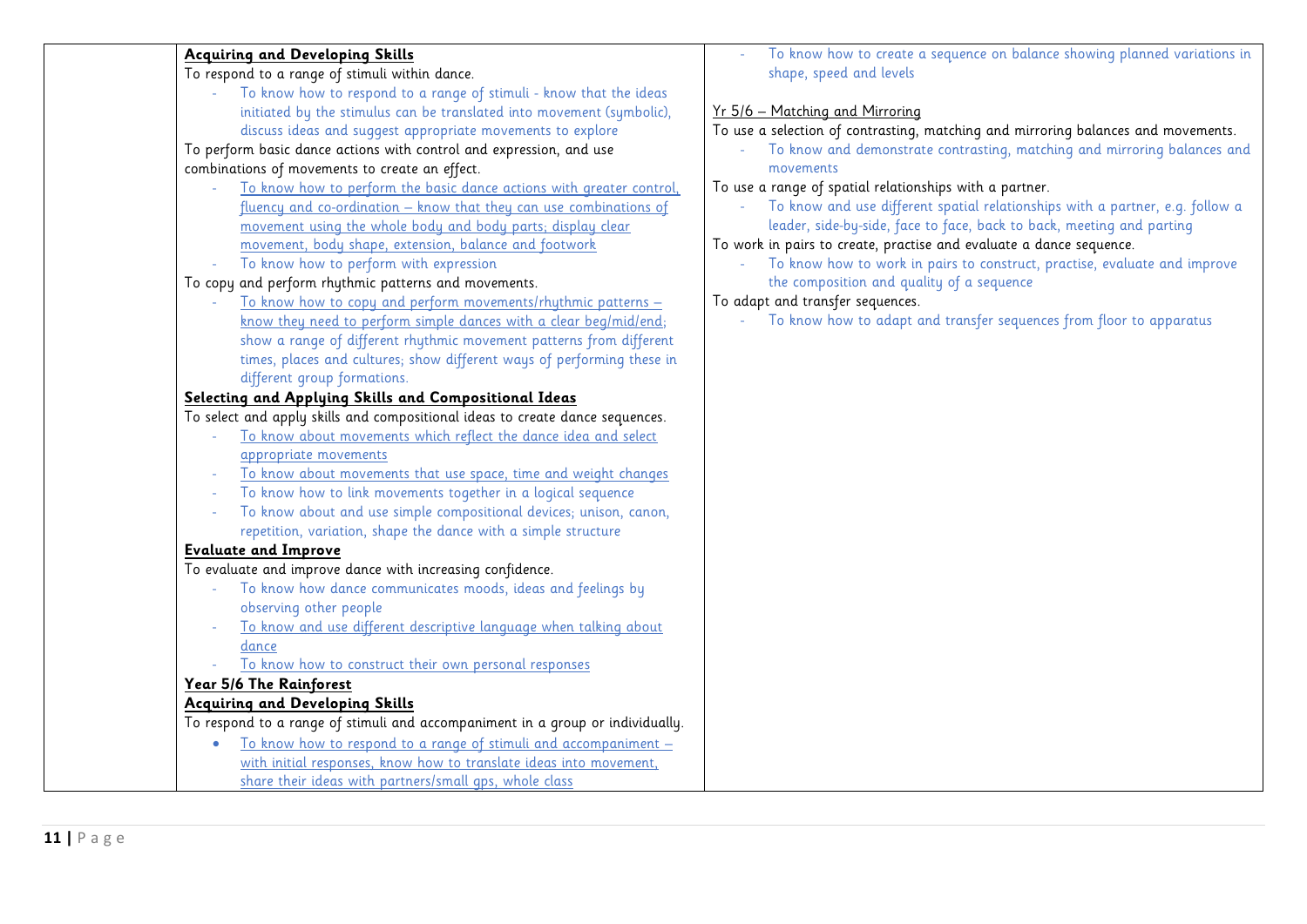|        | + Sports Day prep                                                                                                                          | (Rounders/Kwik Cricket)                               |
|--------|--------------------------------------------------------------------------------------------------------------------------------------------|-------------------------------------------------------|
| Summer | <u> Session 1/2 - Athletics</u>                                                                                                            | <u> Session 1/2 – Games (Striking and Fielding – </u> |
|        | of the dancers when viewing short professional pieces                                                                                      |                                                       |
|        | To know and comment on the use of costume, set, props, music, actions<br>$\overline{\phantom{a}}$                                          |                                                       |
|        | To know about ideas/intention/meaning and suggest own personal view                                                                        |                                                       |
|        | improving                                                                                                                                  |                                                       |
|        | To know how to comment upon composition, identify/suggest ways of                                                                          |                                                       |
|        | To observe each other, themselves and professional artists                                                                                 |                                                       |
|        | To confidently evaluate and improve your work and the work of others.                                                                      |                                                       |
|        | <b>Evaluate and Improve</b>                                                                                                                |                                                       |
|        | group/class how a dance should be structured)                                                                                              |                                                       |
|        | (know about improvising; know how the ideas translate into movement,<br>know where their composition fits in the whole dance; discuss as a |                                                       |
|        | To know how to develop their work in the context of the whole dance                                                                        |                                                       |
|        | To know and show how to work collaboratively in small groups                                                                               |                                                       |
|        | appropriately                                                                                                                              |                                                       |
|        | To know about contrasting/complementary movements and use<br>$\bar{\phantom{a}}$                                                           |                                                       |
|        | a range of compositional devices etc                                                                                                       |                                                       |
|        | actions; change and vary space/dynamics/relationships/rhythms; use of                                                                      |                                                       |
|        | To know how to develop motifs (demonstrate the ability to add different                                                                    |                                                       |
|        | individually.                                                                                                                              |                                                       |
|        | To develop motifs using a range of compositional devices in a group or                                                                     |                                                       |
|        | Selecting and Applying Skills and Compositional Ideas                                                                                      |                                                       |
|        | cultures                                                                                                                                   |                                                       |
|        | To know and perform set dances from different times, places and<br>$\bullet$                                                               |                                                       |
|        | movements - to know simple dances need a clear beg/mid/end and to<br>demonstrate this                                                      |                                                       |
|        | To know about rhythmic patterns and copy and perform these<br>$\bullet$                                                                    |                                                       |
|        | an awareness of value of other dancers within the dance                                                                                    |                                                       |
|        | appropriately (to achieve mood, feeling, idea, character), demonstrate                                                                     |                                                       |
|        | the intention of the dance using space/dynamics and relationships                                                                          |                                                       |
|        | To know how to perform with expression – understand and demonstrate                                                                        |                                                       |
|        | perform complete dances with a given structure                                                                                             |                                                       |
|        | focus and project when performing, know they have to remember and                                                                          |                                                       |
|        | to improve their performance by using practise opportunities, know to                                                                      |                                                       |
|        | control, fluency and co-ordination, know how to refine their movement                                                                      |                                                       |
|        | To know they have to perform the basic dance actions with increased                                                                        |                                                       |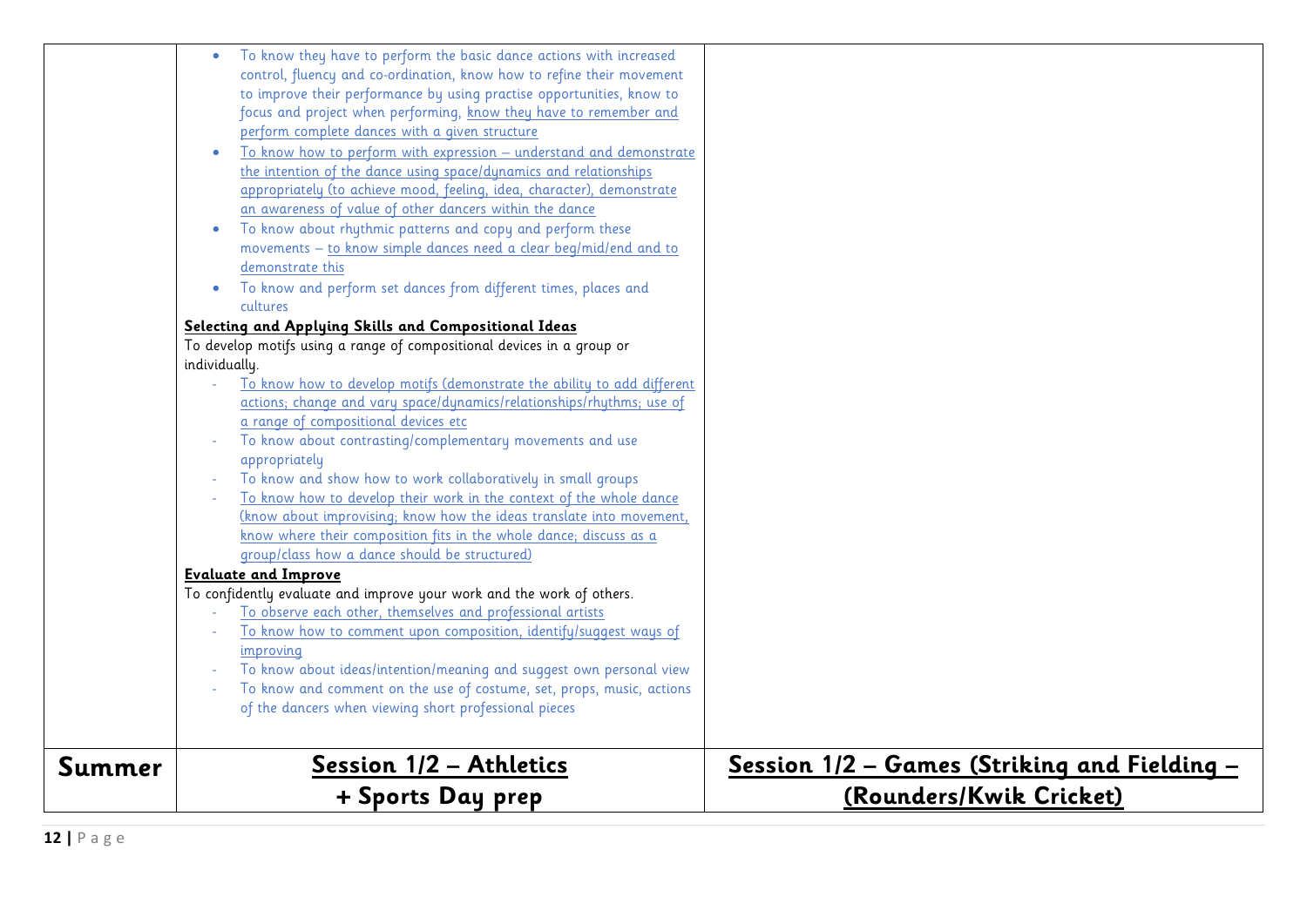| Select learning objectives from below but do not need to include all every half<br>term. Yr 3/4 must be covered by the end of Yr 4, Yr 5/6 by the end of Yr 6.<br>Underlined learning objectives can be the focus for Year A.                                                                                                                                                                                                                                                                                                                                                                                                                                                                        | Focus upon mostly one sport in Yr A and another in Yr B (dependent upon matches<br>planned into competition timetable)                                                                                                                                                                                                                                                                                                                                                                                                                                                                                                                                                                                                                                                                                                                                                                                                                   |
|------------------------------------------------------------------------------------------------------------------------------------------------------------------------------------------------------------------------------------------------------------------------------------------------------------------------------------------------------------------------------------------------------------------------------------------------------------------------------------------------------------------------------------------------------------------------------------------------------------------------------------------------------------------------------------------------------|------------------------------------------------------------------------------------------------------------------------------------------------------------------------------------------------------------------------------------------------------------------------------------------------------------------------------------------------------------------------------------------------------------------------------------------------------------------------------------------------------------------------------------------------------------------------------------------------------------------------------------------------------------------------------------------------------------------------------------------------------------------------------------------------------------------------------------------------------------------------------------------------------------------------------------------|
| To reflect on your own performance.<br>To know that athletics is about beating your 'personal best'<br>$Yr$ 3/4<br>Throwing<br>To throw safely and with increasing control.<br>To know about safety for self and others' and the basic principles of<br>throwing<br>To know and show how changes in throwing actions can be affected by<br>varying the amount of effort, speed, level, direction and distance<br>To know about and use various throwing actions, e.g. pushing, pulling<br>and slinging<br>To know that the co-ordinated use of the arms, trunk and legs will<br>affect the speed and distance of the throw<br>To know that the force applied to a throwing implement will affect its | Yr 3/4 (Yr 3 Unit 4, Yr 4 Unit 4)<br>To strike a ball with increasing confidence.<br>- To know how to strike a ball in a controlled manner and with consistency<br>To receive a ball with increasing confidence.<br>To know how to receive a ball from one direction and strike it into or field it<br>$\omega$<br>from another direction<br>To field a ball effectively and return it with accuracy.<br>To know how to field and intercept a ball and return it accurately (throwing<br>- underarm, overarm, high, low, fast, slow)<br>To use tactics and relevant skills in a game situation.<br>To know and use appropriate skills and simple tactics in a small game<br>$\omega$<br>activity (experiencing all the roles - fielder, batsperson, bowler)<br>To reflect on personal performance and the performance of others.<br>To know when they have seen a good performance/technique or what needs<br>$\omega$<br>to be improved |
| speed<br>To know what to look for regarding how well a throw has been<br>performed and describe using appropriate language                                                                                                                                                                                                                                                                                                                                                                                                                                                                                                                                                                           | Yr 5/6 (Yr 5 Unit 4, Yr 6 Unit 1)<br>To demonstrate the skills of bowling, striking and fielding with increasing control and<br>accuracy.                                                                                                                                                                                                                                                                                                                                                                                                                                                                                                                                                                                                                                                                                                                                                                                                |
| To evaluate the work of others and suggest improvement.<br>To know how to positively critique a partner's work by observing a<br>partner and explain how it might be improved<br>Jumping<br>To jump and land safely and with control.<br>To know about and demonstrate safe landings and the basic                                                                                                                                                                                                                                                                                                                                                                                                   | To know about and apply the skills of bowling, striking and fielding<br>To know and show the throwing skill considering distance, speed and<br>accuracy<br>To know about different aspects of fielding (e.g. fielding a ball coming<br>towards, attacking a ball coming towards, chase to field - support another<br>fielder)                                                                                                                                                                                                                                                                                                                                                                                                                                                                                                                                                                                                            |
| principles of jumping<br>To know about and show the five basic jumps stationary and on<br>the move in control<br>To know how to demonstrate combination jumps performed in a<br>$\omega$<br>rhythmical way<br>To know the action needed when jumping for height<br>To know which foot must be placed forward at the start of a four<br>pace run up in order to jump from their strongest foot<br>To know which three basic jumps are used in athletics<br>To evaluate the work of others and suggest improvement.                                                                                                                                                                                    | To know about and experience all roles in a small-sided striking/fielding<br>qame<br>To follow the rules of a game, using appropriate skills and tactics.<br>To know they have to play to rules and adapt basic tactics to use them in a<br>range of games (to play a wide range of striking and fielding games and<br>transfer common principles - Yr 6)                                                                                                                                                                                                                                                                                                                                                                                                                                                                                                                                                                                |

 $\mathbf{I}$ 

I.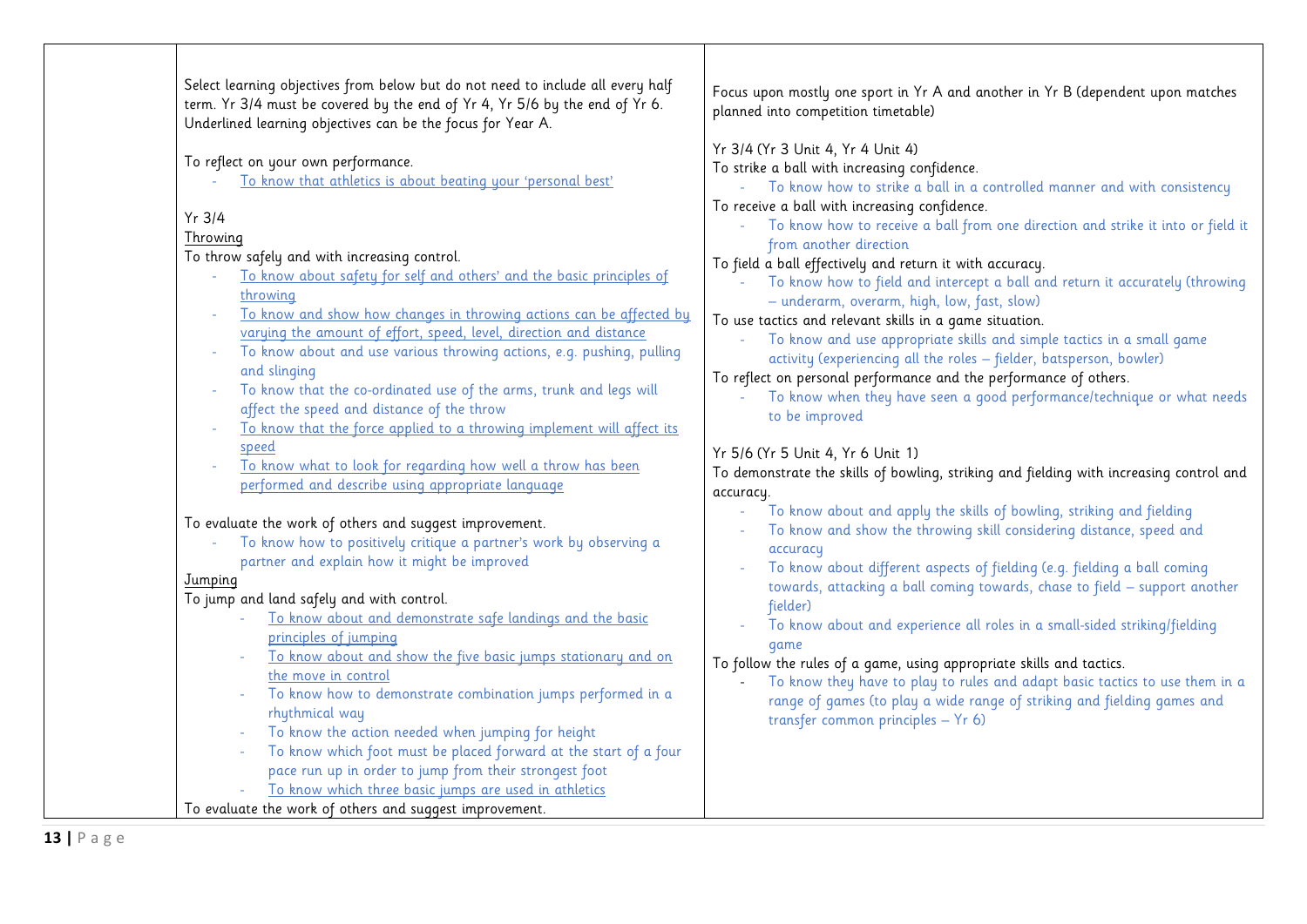|          | To know how well a jump has been performed and describe using                   |  |
|----------|---------------------------------------------------------------------------------|--|
|          | appropriate language                                                            |  |
|          | To know how to observe a partner's work and explain how it can                  |  |
|          | be improved                                                                     |  |
| Running  |                                                                                 |  |
|          | To run safely and with effective technique over different events and distances. |  |
|          | To know about and show safety for self and other's and the basic                |  |
|          | principles of running, as an individual, in a team, in relays and over          |  |
|          | obstacles                                                                       |  |
|          | To know and show how to walk/jog/run in various directions and speeds           |  |
|          | in a controlled manner                                                          |  |
|          | To know and show how the changes in height, arm, leg, head and foot             |  |
|          | movement can affect the walking/jogging/running response                        |  |
|          | To know how to discover and use their leading leg when running over             |  |
|          | obstacles                                                                       |  |
|          | To know about using a suitable running rhythm over obstacles                    |  |
|          | To know that the back foot at the start of the race will be the lead leg        |  |
|          | over an obstacle                                                                |  |
|          | To know how to complete a shuttle relay change over as both the                 |  |
|          | incoming and outgoing runner                                                    |  |
|          | To evaluate the work of others and suggest improvement.                         |  |
|          | To know how to describe how well a partner is performing a running              |  |
|          | action and offer suggestions for improvement if necessary.                      |  |
|          |                                                                                 |  |
| Yr 5/6   |                                                                                 |  |
| Throwing |                                                                                 |  |
|          | To complete a variety of throws with control and understanding of safety.       |  |
|          | To know the basic throwing actions of push, pull, fling, heave                  |  |
|          | To know the core principles of throwing and correct throwing stance             |  |
|          | (transference of weight from back to front foot and strong release              |  |
|          | position and strong braced side)                                                |  |
|          | To know how the co-ordinated use of the arms, trunk and legs will               |  |
|          | affect the speed and distance of the throw                                      |  |
|          | To know and use the sequence of events in a throw correctly (legs first,        |  |
|          | arms last, low to high, slow to fast, strong to weak)                           |  |
|          | To know which throwing events use push, pull or heave techniques and            |  |
|          | know how the different equipment suits different styles                         |  |
|          | To reflect on feedback given and use it effectively to improve the quality of   |  |
|          | performance.                                                                    |  |
|          |                                                                                 |  |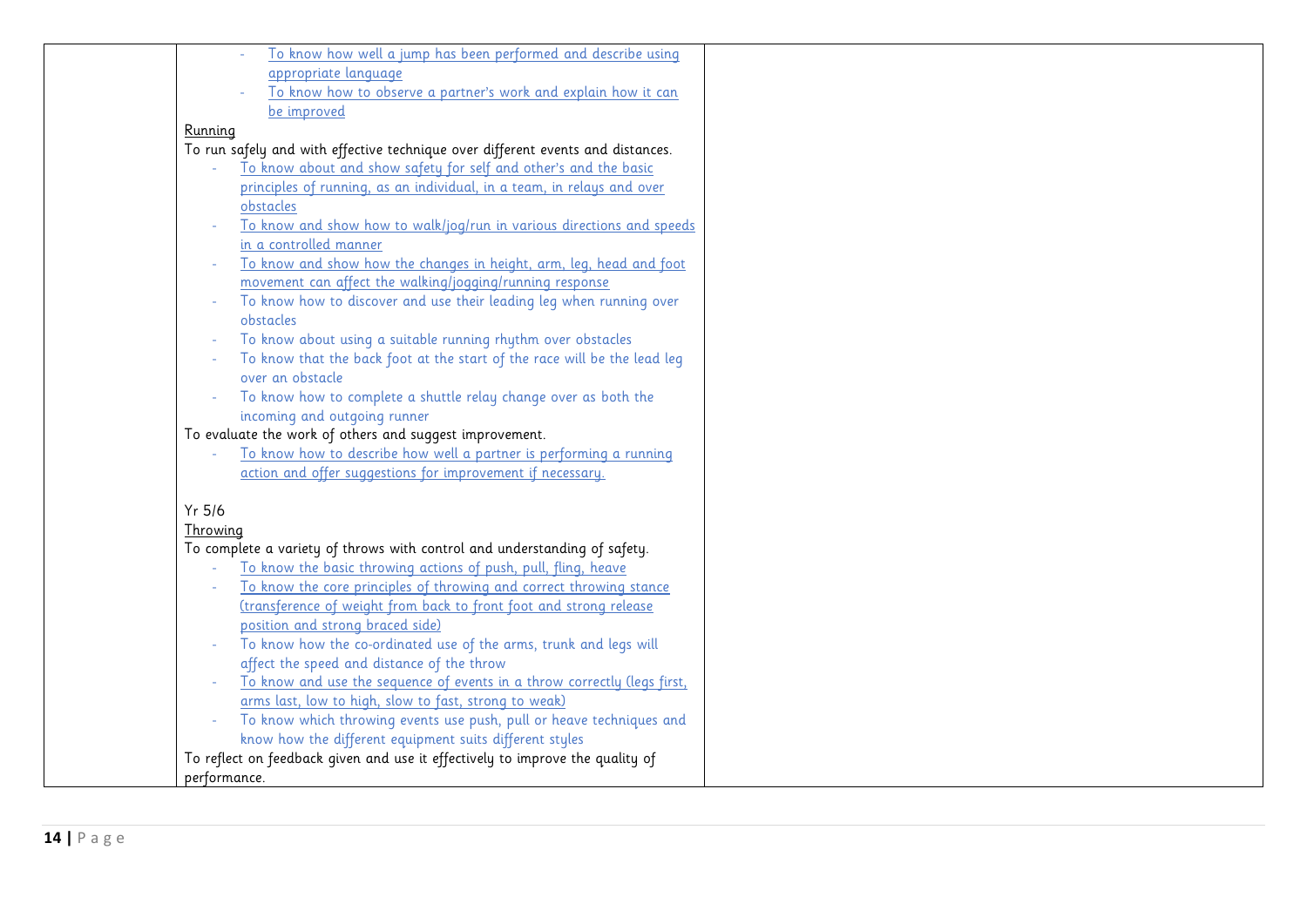|         | To know we have to accept advice and use it in a reflective way to                |
|---------|-----------------------------------------------------------------------------------|
|         | improve the quality of their work                                                 |
| Jumping |                                                                                   |
|         | To perform a range of jumps, safely and efficiently using correct technique.      |
|         | To know the principles of jumping for height and length                           |
|         | To know that to jump long, height is required                                     |
|         | To know that 'good' jumps need to have head up, torso erect, an even              |
|         | rhythm and flat footed landings                                                   |
|         | To know how to use a run-up with control and consistency to increase              |
|         | the jumping distance                                                              |
|         | To know that the last stride will help increase distance and height               |
|         | To know they need to start consistently from their own special starting           |
|         | position and to mark out a run-up                                                 |
|         | To evaluate skills and reflect on feedback given, using it to improve the quality |
|         | of a performance.                                                                 |
|         | To know how to observe, analyse and evaluate skills and use correct               |
|         | technical language                                                                |
|         | To know we need to accept advice and use it in a reflective way to                |
|         | improve the quality of their work.                                                |
| Running |                                                                                   |
|         | To run efficiently and effectively for a variety of events and purposes.          |
|         | To know and show how to run at a steady pace when running at                      |
|         | different speeds                                                                  |
|         | To know about the different effects produced by standing starts/falling           |
|         | starts/reaction starts                                                            |
|         | To know <u> about and describe what is required to make a fast start</u>          |
|         | To know about and show an effective relay takeover technique                      |
|         | To evaluate skills and reflect on feedback given, using it to improve the quality |
|         | of a performance.                                                                 |
|         | To know how to observe, analyse and evaluate another person or team               |
|         | when running and use correct technical language                                   |
|         | To know how to accept advice and use it in a reflective way to improve            |
|         | the quality of their work                                                         |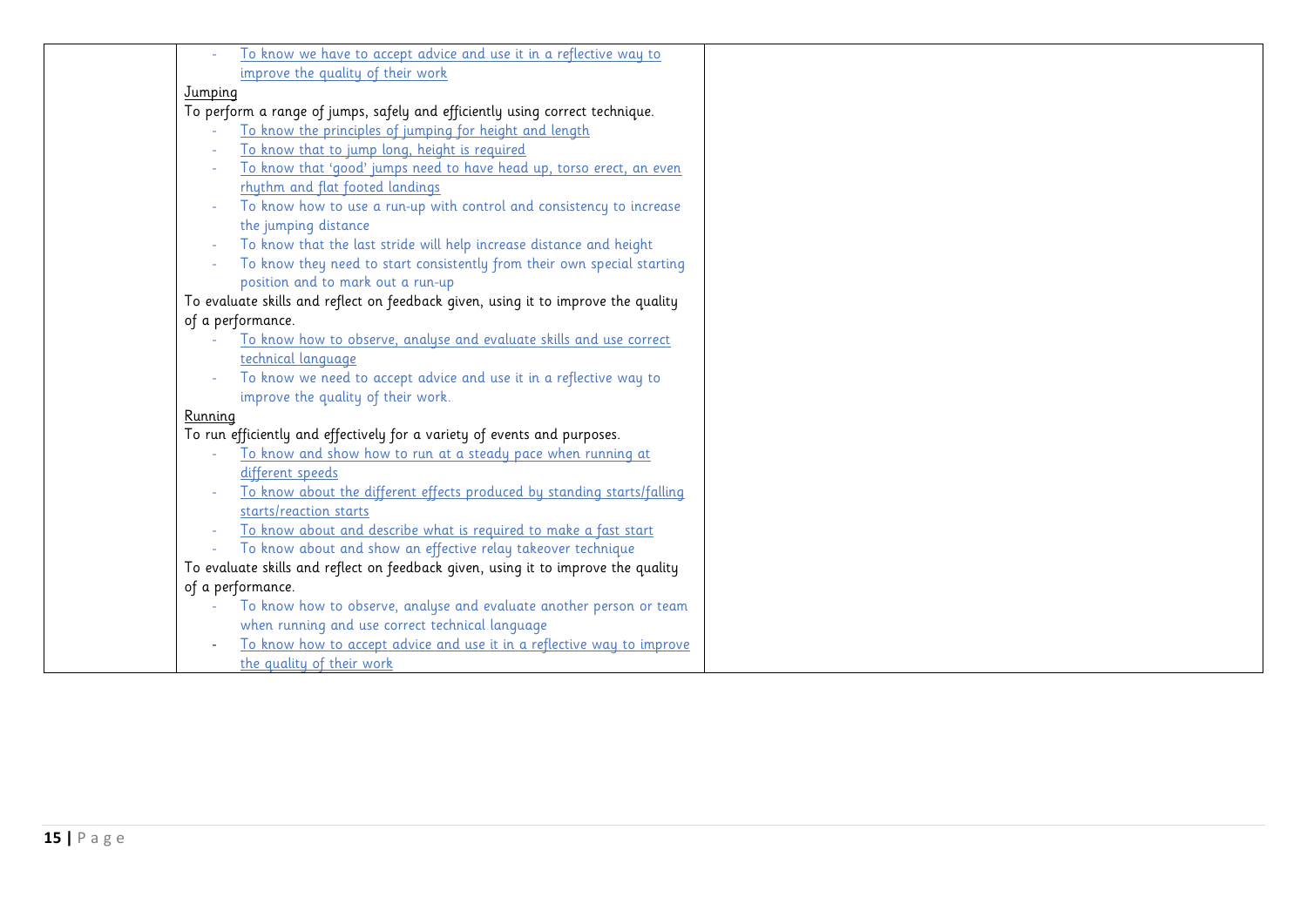## **Year 3/4/5/6 – Year B**

| Whole term | First half term                                                                                                                                                                                                                                                                                                                                                                                                                                                                                                                                                                                                                                                                                                                                                                                                                                                                                                                                                                                                                                                                                                               | Second half term                                                                                                                                                                                                                                                                                                                                                                                                                                                                                                                                                                                                                                                                                                                                                                                                                                                                                                                                                                                                                                                                                                                                                                                                                                                                                     |
|------------|-------------------------------------------------------------------------------------------------------------------------------------------------------------------------------------------------------------------------------------------------------------------------------------------------------------------------------------------------------------------------------------------------------------------------------------------------------------------------------------------------------------------------------------------------------------------------------------------------------------------------------------------------------------------------------------------------------------------------------------------------------------------------------------------------------------------------------------------------------------------------------------------------------------------------------------------------------------------------------------------------------------------------------------------------------------------------------------------------------------------------------|------------------------------------------------------------------------------------------------------------------------------------------------------------------------------------------------------------------------------------------------------------------------------------------------------------------------------------------------------------------------------------------------------------------------------------------------------------------------------------------------------------------------------------------------------------------------------------------------------------------------------------------------------------------------------------------------------------------------------------------------------------------------------------------------------------------------------------------------------------------------------------------------------------------------------------------------------------------------------------------------------------------------------------------------------------------------------------------------------------------------------------------------------------------------------------------------------------------------------------------------------------------------------------------------------|
| Autumn     | Session 1 - Games (Invasion - Football)<br>Yr 3/4 (Yr 3 Unit 1 and Yr 4 Unit 3)                                                                                                                                                                                                                                                                                                                                                                                                                                                                                                                                                                                                                                                                                                                                                                                                                                                                                                                                                                                                                                               | Session 1 - Games (Net/Wall - Volleyball)<br><b>Nocton</b>                                                                                                                                                                                                                                                                                                                                                                                                                                                                                                                                                                                                                                                                                                                                                                                                                                                                                                                                                                                                                                                                                                                                                                                                                                           |
|            | To dribble, pass and receive with feet (with control)<br>Know the ball can be kicked with the top of the foot and the<br>inside of the foot<br>Top of the foot - Know to stand with the non-kicking foot by the<br>side of the ball, pointing in the direction of the kick<br>Kick the ball with the top of the foot (laces)<br>Know that the foot follows through in the direction of the kick<br>Inside of the foot - same as above but the kick itself is with the<br>flat, inside surface of the foot, the toe turns outwards.<br>Know that to dribble keep the ball on the ground and close to<br>the feet as move<br>Know to keep the ball in contact with the feet for as long as<br>possible - encourage the use of the inside arch of the feet<br>Know to use the space well by stopping and changing direction<br>Know the children must look where they are going<br>Know to control the ball with the foot by making a 'wedge'<br>between the ground and the foot to trap the ball OR withdraw<br>the foot backwards as the ball touches it to make the ball slow<br>down<br>To travel with the ball<br>See above | Yr 3/4 (Yr 3 Unit 1 and Yr 4 Unit 1)<br>To 'feed'/throw a ball<br>To strike a ball with reasonable control/accuracy at a target or over a net<br>Know for sending a ready position is required on the balls of feet,<br>correct positioning, correct preparation<br>Know how to hit a ball into the air with hands (dig)<br>Know to watch the ball, clasp hands holding arms out straight in<br>front of them, face the ball with one foot in front of the other in<br>opposition, bend knees slightly, hands start low in front of the body,<br>swing up to strike the ball upwards and follow through with arms<br>Know how to hit a ball into the air with hands from above the head<br>(volley or set)<br>Know to face the ball with one foot in front of the other in<br>opposition, knees slightly bent, hands are held above head with<br>palms up, move body underneath the ball and push the ball into the<br>air with fingertips, straighten knees to help with the push into the air<br>and follow through with arms.<br>To self-feed, feed from a partner, co-operative hitting over a 'net'<br>Know how to underarm serve with the hand<br>Face the direction of the hit with one foot in front of the other in<br>opposition, hold the ball in front of the body with left hand, right |
|            | To sequence passing<br>Know to make the pass and move<br>Know that it is important to plan the move before the pass,<br>deliver the pass accurately, move immediately into the new                                                                                                                                                                                                                                                                                                                                                                                                                                                                                                                                                                                                                                                                                                                                                                                                                                                                                                                                            | hand held back (opposite for left handed strike), throw the ball into<br>the air and the swing the straight arm forward to strike underneath<br>the ball with the heal of the hand - fingers clenched, follow through<br>with arms                                                                                                                                                                                                                                                                                                                                                                                                                                                                                                                                                                                                                                                                                                                                                                                                                                                                                                                                                                                                                                                                   |
|            | space, signal clearly if a return pass is desired<br>To signal for the ball (signal and move into a space to receive the ball),<br>dodge, mark and intercept                                                                                                                                                                                                                                                                                                                                                                                                                                                                                                                                                                                                                                                                                                                                                                                                                                                                                                                                                                  | To throw/strike ball over a range of high, medium, low barriers to show variations<br>in levels, speeds and directions<br>See above                                                                                                                                                                                                                                                                                                                                                                                                                                                                                                                                                                                                                                                                                                                                                                                                                                                                                                                                                                                                                                                                                                                                                                  |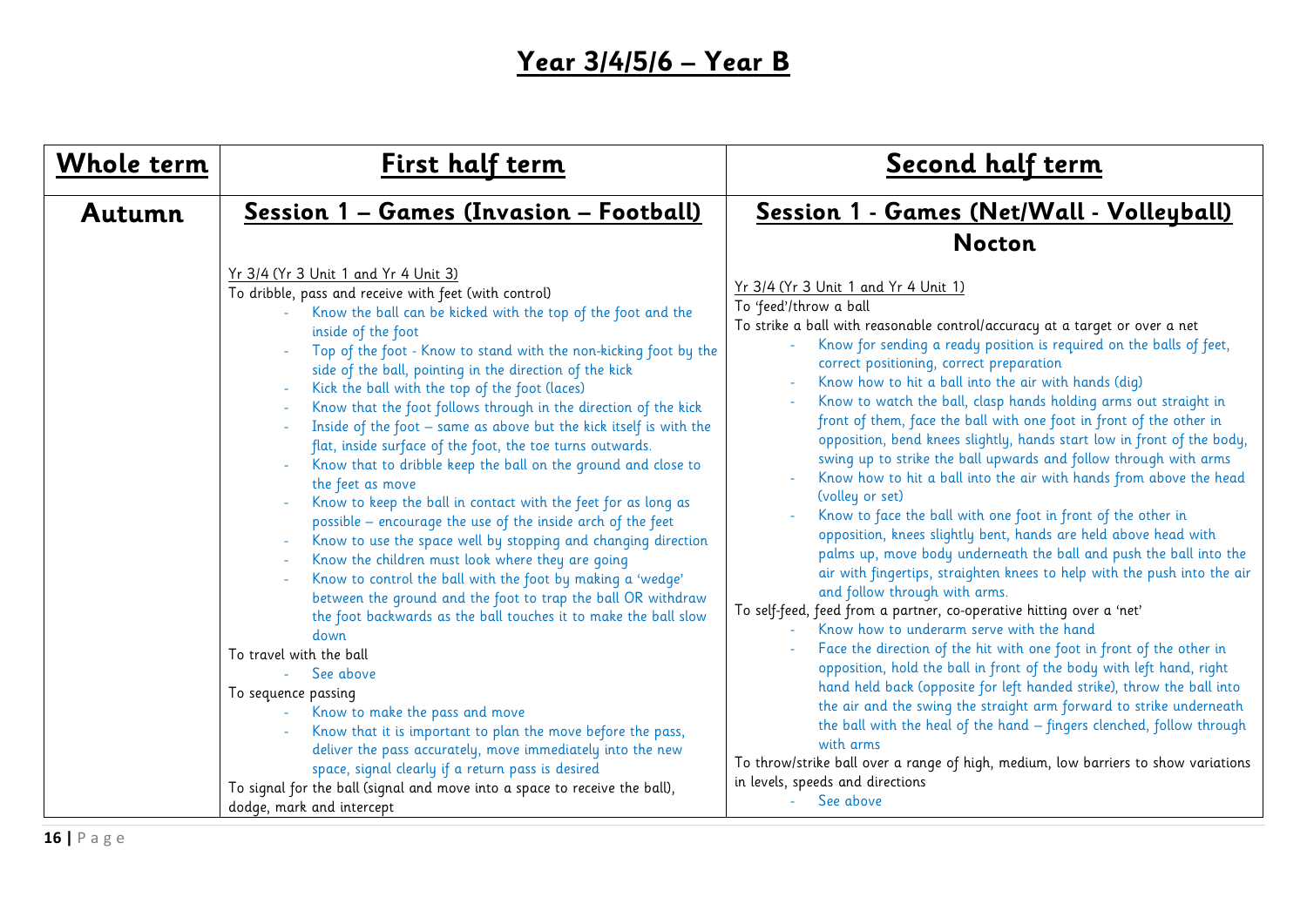| Know what signalling for the ball means                                        | Know that the correct footwork, preparation and positioning is                      |
|--------------------------------------------------------------------------------|-------------------------------------------------------------------------------------|
| Know how to signal for the ball without the opposition knowing                 | required                                                                            |
| To pass/receive the ball on the move to retain possession                      | Know how to alter the direction of the dig, volley or serve with                    |
| See above                                                                      | feet/body position                                                                  |
| To keep possession and progress down the pitch towards the goal                | To throw/hit a variety of balls from one court to another to develop mobility and   |
| Know to communicate with the team members around them                          | tactical awareness                                                                  |
| Know to take their time                                                        | See above and use with relation to targets                                          |
| Know to pass to a team member in the best space and to one                     | To understand the appropriate basic shots and use them in different situations      |
| that is unmarked                                                               | See above for the basic shots                                                       |
| Know to pass accurately                                                        | To understand simple principles and tactics and use them effectively in a game      |
| Know to move to another space to support the person with the                   | activity, e.g. a long shot followed by a short one makes the return shot harder for |
| ball                                                                           | the opponent                                                                        |
| To understand which skills and tactics to apply during a competitive game      | Know to watch the ball all the time                                                 |
| and play in small side games using different formations (e.g. 3 v1, 3 v 2, 3 v | Know to keep on the balls of feet ready to move in any direction                    |
| 3, 4 v 4                                                                       | Know for 1 v 1 it is important to control the centre of the court                   |
| Know what a tactic is and what tactics can be applied whilst                   | Know to anticipate the opponent's reactions                                         |
| playing football                                                               | To plan and combine skills to play 1 v 1 net games co-operatively with a partner    |
| To understand the rules that must be applied to the game and ensure they       | and then try to make it difficult to return the shots                               |
| are playing within the rules                                                   | See above<br>$\omega_{\rm{eff}}$                                                    |
| Know the rules of the activity and the rules of football                       | Know to get your body into the correct starting position to allow for               |
| To consider how aspects of their game can be improved                          | control of hitting                                                                  |
| Know the key teaching points for the skill being taught                        | Know that for competitive rallying it is important to: try to wrong                 |
| Know how to improve the skill being taught                                     | foot the opponent, vary the speed of return, very the height of                     |
| Know how to improve the application of the skill within an                     | return, vary the length of return, return at different angles and aim               |
| activity/game (when//where/how to complete the necessary                       | for the corners                                                                     |
| skills)                                                                        | To use rules and keep games going without dispute                                   |
|                                                                                | Know the rules in order to play fairly                                              |
| <u>Yr 5/6 (Yr 5 Unit 3)</u>                                                    |                                                                                     |
|                                                                                | <u>Yr 5/6 (Yr 5 Unit 1 and Yr 6 Unit 2)</u>                                         |
| To dribble, kick and control the ball with feet                                |                                                                                     |
| As above plus:                                                                 | Include key Volleyball striking skills from Yr 3/4                                  |
| Know how to kick a ball with the outside of the foot                           | - See above                                                                         |
| Know that the non-kicking foot is slightly to the side and that                | To demonstrate a range of different volleyball shots and execute these with intent  |
| the ball is struck with the outside of the foot                                | on the volley                                                                       |
| Know to extend the ankle and foot.                                             | To know the three shots (bump, volley and spike) and begin to                       |
|                                                                                | execute these effectively.                                                          |
| Know how to perform a toe end kicking pass                                     |                                                                                     |
| Know to have both feet behind the ball, to stretch out the                     | To direct a ball onto an opponent's court at different speeds, heights and angles   |
| kicking leg and to extend the ankle and foot                                   | and explain why they are doing it                                                   |
| To tackle safely and develop the skill of shielding the ball                   | Know to change the speeds, heights and angles of shots to aim to                    |
|                                                                                | beat their opponent                                                                 |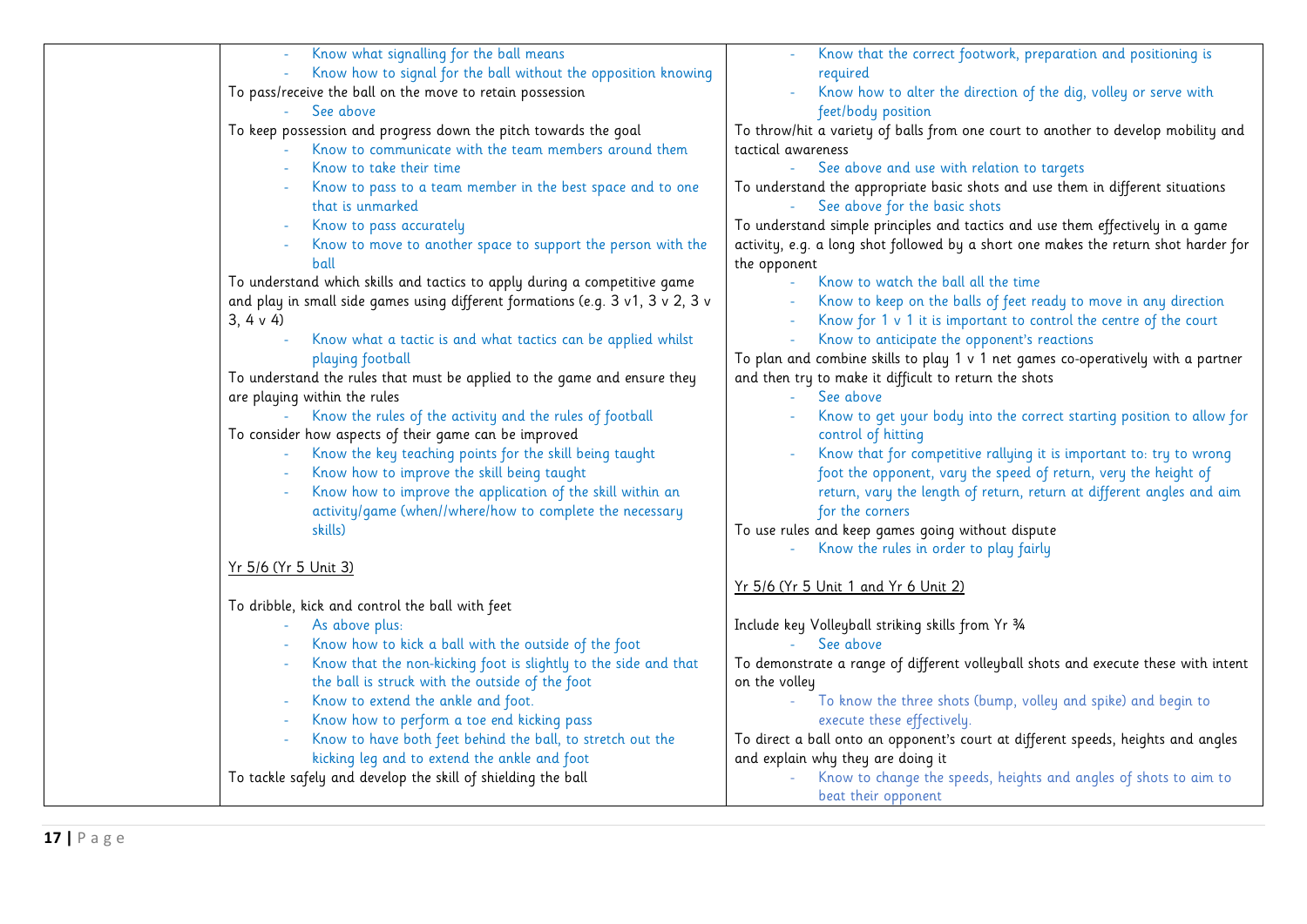| Know how to tackle safely by blocking the movement of the ball                | To understand what to do when receiving from different angles and sending into |
|-------------------------------------------------------------------------------|--------------------------------------------------------------------------------|
| with the inside of the tackling foot, lean forward into the tackle            | different angles on the court - attacking and defending strategies             |
| and watch the ball and keep the tackling foot turned sideways                 | Know to return at different angles and aim for the corners                     |
| To pass and move - receive the ball on the move                               | Know to play to the weak side of the opponent                                  |
| Know to plan the move before the pass, deliver the ball                       | Know to use different combinations of shots to take the opponent               |
| accurately, move immediately to a new space, maintain balance                 | out of position                                                                |
| To develop possession play and advance down the pitch to progress towards     | To extend skills of striking a large ball over a high net (volley and dig)     |
| their opponent's goal                                                         | See above                                                                      |
| Know when attaching an opponent's goal the ball must be                       | To apply the skills learned into a range of small sided games                  |
| moved towards it, always try to pass to a team member who is                  | Know the rules for volleyball                                                  |
| nearer to the goal than yourself, when the pass has been made                 | To play as a team in two's or small groups to create rules and play to them    |
| continue to move forward towards your opponent's goal to be                   | Know rules that could be used in a game                                        |
| available for another pass                                                    | Know to follow the rules to play fairly                                        |
| To support play                                                               | To recognise their own and other's strengths and weaknesses in games and       |
| Know to not be far away from the person with the ball, move                   | suggest ideas that will improve performance                                    |
| into a good position to receive the ball, make sure you are not               | Know the key teaching points of basic volleyball shots in order to             |
| marked, or dodge/signal for the ball                                          | observe then identify improvements                                             |
| To use space to help their team and use a variety of tactics to keep the ball | To understand what the safety needs of an activity is and know what types of   |
| (e.g. changing speed and direction) when working as a team in various small-  | fitness are most important for games                                           |
| sided kicking games                                                           | Know how to stay safe by following key positioning, preparation and            |
| Know to move into a space to receive the ball and do not get                  | timing teaching points when fulfilling shots                                   |
| too close to other members of your team                                       |                                                                                |
| Know when in defence, control the space by 'closing down' an                  |                                                                                |
| opponent                                                                      |                                                                                |
| Know when in attack, move and take your marker with you to                    |                                                                                |
| create space for your team                                                    |                                                                                |
| To play co-operatively as a team applying attacking and defending strategies. |                                                                                |
| Common principles of play are reinforced.                                     |                                                                                |
| Know defensive strategies, e.g. defensive marking - as soon as                |                                                                                |
| you lose possession mark an opponent, don't let them get too                  |                                                                                |
| far away, don't mark them too closely, keep 'goal-side' of the                |                                                                                |
| opponent; try to anticipate for an intercept, don't commit                    |                                                                                |
| yourself too soon                                                             |                                                                                |
| Know attaching strategies, e.g. deception - look one way and                  |                                                                                |
| run the other, point one way and go another, feint dodge, sprint              |                                                                                |
| dodge, beating an opponent - make sudden changes in speed,                    |                                                                                |
| make sudden changes in direction                                              |                                                                                |
| To understand which information to select to evaluate their own and other's   |                                                                                |
| work                                                                          |                                                                                |
| Know what evaluate means                                                      |                                                                                |
|                                                                               |                                                                                |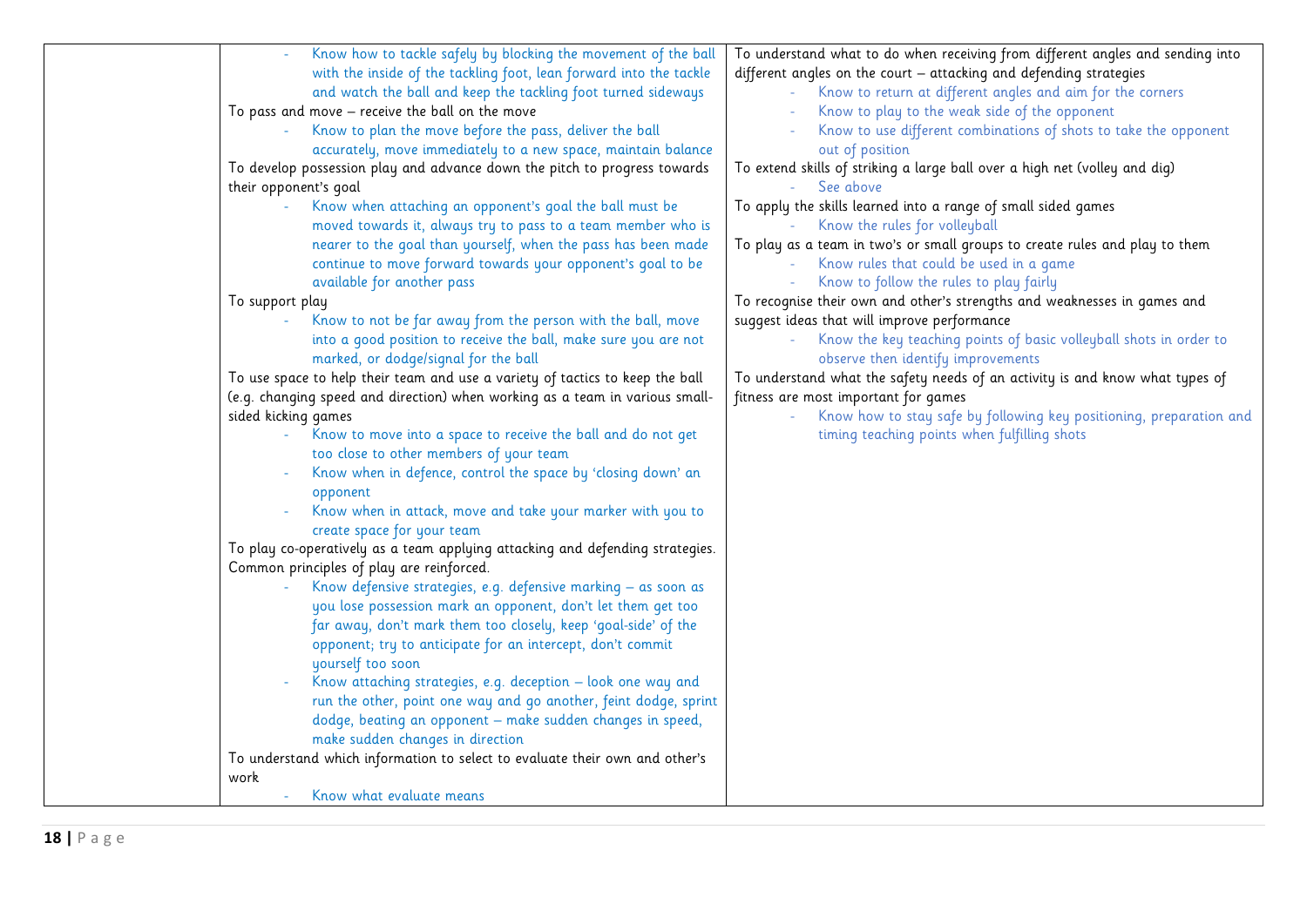| Know what could be improved within their own and others'<br>performances and share positively                                                                                                                                                                                                                                                                                                                                                                                                                                                                                                                                                                                                                                                                                                         |                                                                                                                                                                                                                                                                                                                                                                                                                                                                                                                                                                                                                                                                                                                                                                                                                                                                                                                                                                        |
|-------------------------------------------------------------------------------------------------------------------------------------------------------------------------------------------------------------------------------------------------------------------------------------------------------------------------------------------------------------------------------------------------------------------------------------------------------------------------------------------------------------------------------------------------------------------------------------------------------------------------------------------------------------------------------------------------------------------------------------------------------------------------------------------------------|------------------------------------------------------------------------------------------------------------------------------------------------------------------------------------------------------------------------------------------------------------------------------------------------------------------------------------------------------------------------------------------------------------------------------------------------------------------------------------------------------------------------------------------------------------------------------------------------------------------------------------------------------------------------------------------------------------------------------------------------------------------------------------------------------------------------------------------------------------------------------------------------------------------------------------------------------------------------|
| Session 2 - Gym                                                                                                                                                                                                                                                                                                                                                                                                                                                                                                                                                                                                                                                                                                                                                                                       | <u> Session 2 – Dance (OR dance-fit)</u>                                                                                                                                                                                                                                                                                                                                                                                                                                                                                                                                                                                                                                                                                                                                                                                                                                                                                                                               |
| Yr 3/4 - Pathways/ Travelling with change of face and direction<br>Year 3 Unit N - Pathways (EITHER UNIT OR PARTS OF BOTH)<br>To understand and explore flexible and direct pathways and use them<br>independently                                                                                                                                                                                                                                                                                                                                                                                                                                                                                                                                                                                    | Nocton dance studio<br>Yr 34 The Eagle and the Fish Yr 34 The Human Engine OR teacher's own lesson<br>planning for Ancient Greece (Learning objectives underlined that the Val<br>Sabin lessons cover for this unit)                                                                                                                                                                                                                                                                                                                                                                                                                                                                                                                                                                                                                                                                                                                                                   |
| Know what pathway means<br>To explore different pathways and use them to travel along using appropriate<br>movements (travelling, jumping, turning)<br>Know different pathways<br>To construct sequences which use planned variations in speed, level and<br>pathways<br>Know to build a pattern of movements that have fast and slow<br>movements<br>Know to build a pattern of movements that have low, medium<br>and high movements in<br>Know to build a pattern of movements that move along<br>different pathways<br>To transfer what they have learned onto appropriate apparatus<br>Know how to enter/exit apparatus safely<br>Know to include apparatus within pathway sequences<br>Year 3 Unit O - Travelling with change of face and direction<br>To explore change of front and direction | Yr 3/4 Acquiring and Developing Skills<br>To respond to a range of stimuli - know that the ideas initiated by the stimulus<br>can be translated into movement (symbolic), discuss ideas and suggest appropriate<br>movements to explore<br>Know that different stimuli (e.g. chanting/rhymes, music, sounds,<br>words, percussion sounds, story/poem, picture, characters, emotions,<br>puppets, games, history, familiar objects) can be used to provide<br>ideas for movement<br>Know different body actions can be used in response to stimuli<br>(travelling, being still, making a shape, jumping, turning, gesturing)<br>To perform the basic dance actions with greater control, fluency and co-ordination<br>know that they can use combinations of movement using the whole body<br>and body parts; display clear movement, body shape, extension, balance<br>and footwork<br>To perform with expression<br>To use expression to add effect to a performance. |
| Know how to jump/turn and land with control<br>Know how to create a turn within a jump by swinging the arms<br>up and round to initiate the turning action<br>To show how to move into and from a range of travelling, jumping and<br>turning movements with control and accuracy<br>Know to join movements together to form smooth, continuous<br>movements<br>To select movements to create sequences showing change of front and                                                                                                                                                                                                                                                                                                                                                                   | To copy and perform movements/rhythmic patterns<br>know they need to perform simple dances with a clear beg/mid/end; show<br>a range of different rhythmic movement patterns from different times,<br>places and cultures; show different ways of performing these in different<br>group formations<br>Know that dances require a structure to them, with an appropriate<br>starting and finishing position<br>Selecting and Applying Skills and Compositional Ideas                                                                                                                                                                                                                                                                                                                                                                                                                                                                                                   |
| direction<br>Know to build up movements to form a sequence that meet the<br>L,<br>criteria<br>Know to develop the sequences considering time, weight, space<br>and flow<br>To transfer what they have learned onto appropriate apparatus                                                                                                                                                                                                                                                                                                                                                                                                                                                                                                                                                              | To use movement which reflect the mood of the piece.<br>To know about movements which reflect the dance idea and select<br>appropriate movements<br>Know which movements (from the basic 6 dance body actions) could be<br>used to demonstrate the dance idea/stimulus<br>To know about movements that use space, time and weight changes<br>$\omega$                                                                                                                                                                                                                                                                                                                                                                                                                                                                                                                                                                                                                  |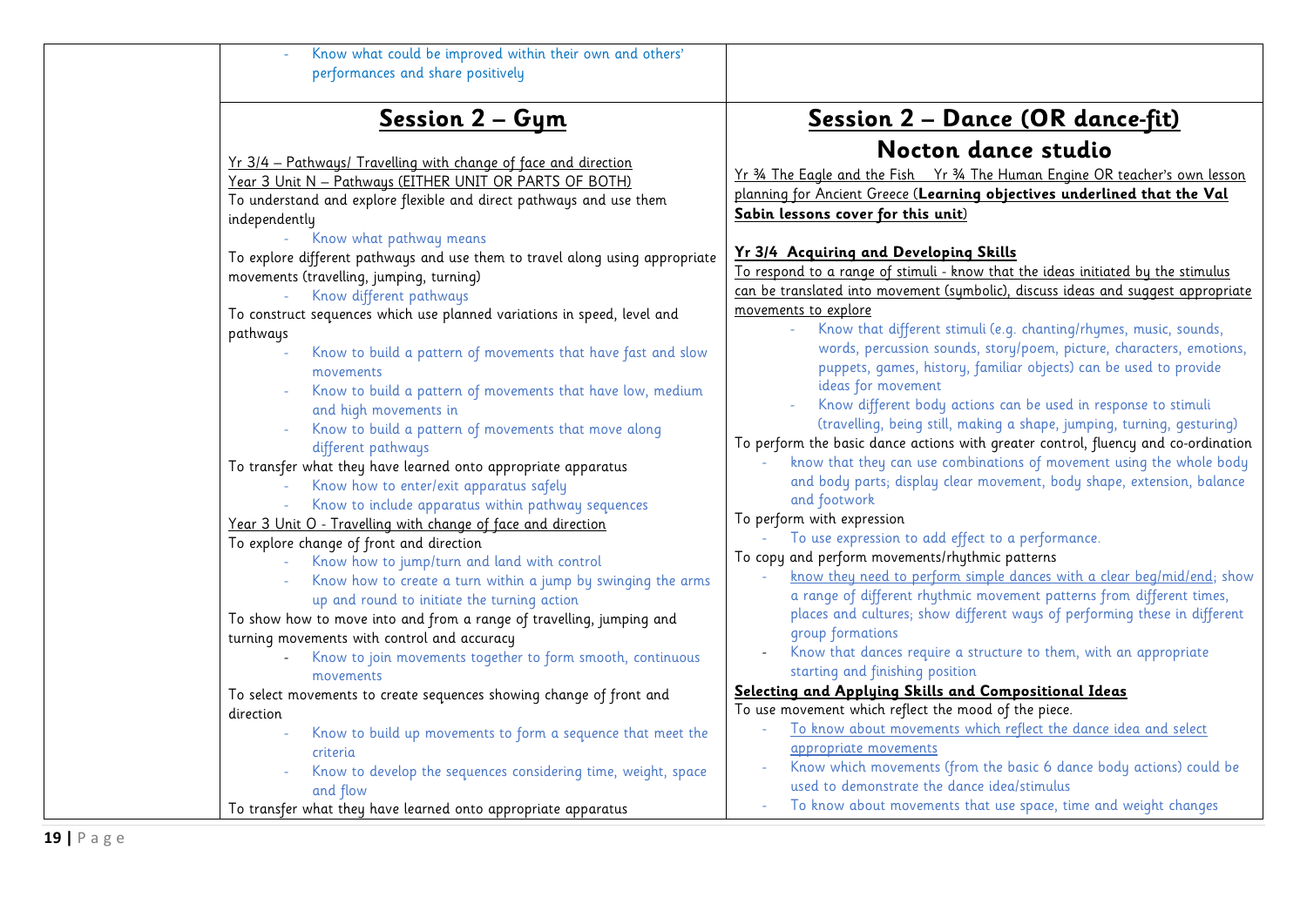| Know how to complete the skill on the floor first then explore on              | To link movements together in a logical sequence                                 |
|--------------------------------------------------------------------------------|----------------------------------------------------------------------------------|
| the apparatus                                                                  | Know that movements need to be linked together to create a                       |
| Know how to enter/exit the apparatus safely                                    | movement phrase                                                                  |
|                                                                                | Know that movement phrases need linked together with a clear                     |
| Yr 5/6 - Flight/Turning and Spinning (EITHER UNIT OR PARTS OF BOTH)            | beginning, middles and end                                                       |
| Year 5 Unit U Flight                                                           | Know that dance should flow like a sequence in gymnastics but it                 |
|                                                                                | should express feelings or intention                                             |
| To understand and demonstrate the five basic jumps showing different shapes    | To use simple compositional devices to shape a dance.                            |
| and directions in the air and show flight from feet to hands to feet           | To know about and use simple compositional devices; unison, canon,               |
| Know the what the five basic jumps are: one foot to the other                  | repetition, variation, shape the dance with a simple structure                   |
| foot, one foot to the same foot, one foot to two feet, two feet                | <b>Evaluate and Improve</b>                                                      |
| to two feet, two feet to one foot)                                             | To consider how dance communicates moods, ideas and feelings.                    |
| To improve the precision and fluency of their movement                         | To know how dance communicates moods, ideas and feelings by                      |
| Know to make smooth transitions that link one movement to the                  | observing other people                                                           |
| next with a continuous motion                                                  | To know and use different descriptive language when talking about                |
| To create a sequence using planned variations in levels, directions and        | dance                                                                            |
| pathways                                                                       | To construct their own personal responses                                        |
| Know the different levels that can be used                                     | Know when observing what key points to look for                                  |
| Know the different directions that can be used to travel in                    | Know that language should be used in a qualitative way (not just, 'it<br>$\sim$  |
| Know the different pathways that can be used for travelling                    | was good') using key dance vocabulary                                            |
| To transfer flight safely onto apparatus                                       |                                                                                  |
| Know the key teaching points on the floor first before                         | Yr 5/6 Volcanoes                                                                 |
| developing onto apparatus                                                      | <b>Acquiring and Developing Skills</b>                                           |
| Know that mats must be used for landing                                        | To respond to a range of stimuli and accompaniment - with initial responses,     |
| Year 5 Unit W - Spinning and Turning                                           | know how to translate ideas into movement, share their ideas with partners/small |
| To understand that spinning occurs around a body part in contact with the      | gps, whole class                                                                 |
| floor                                                                          | Know that different stimuli (e.g. chanting/rhymes, music, sounds,                |
| Know that spinning can occur around three axes                                 | words, percussion sounds, story/poem, picture, characters, emotions,             |
| Know that different body parts can stay in contact with the                    | puppets, games, history, familiar objects) can be used to provide                |
| floor and take the weight to perform a spin                                    | ideas for movement                                                               |
| Know that a spin is executed with a strong push or swing by                    | Know different body actions can be used in response to stimuli                   |
| arms/legs, then the momentum continues and extends the                         | (travelling, being still, making a shape, jumping, turning, gesturing)           |
| rotation                                                                       | Know that ideas can be developed/refined once discussed with other               |
| To identify and use spinning, rotation and rolling around three different axes | people                                                                           |
| Know what an axis is                                                           | Know about different features when developing paired or small                    |
| Know what the three different turning axes are                                 | group dance (copying/matching, mirroring, unison, canon,                         |
| To adapt, refine and improve specific skills                                   | action/reaction)                                                                 |
| Know the main teaching points in order to improve their                        | To perform the basic dance actions with increased control, fluency and co-       |
| spinning/turning skill                                                         | ordination, know how to refine their movement to improve their performance by    |
| To use variations in speeds, levels, directions and pathways                   |                                                                                  |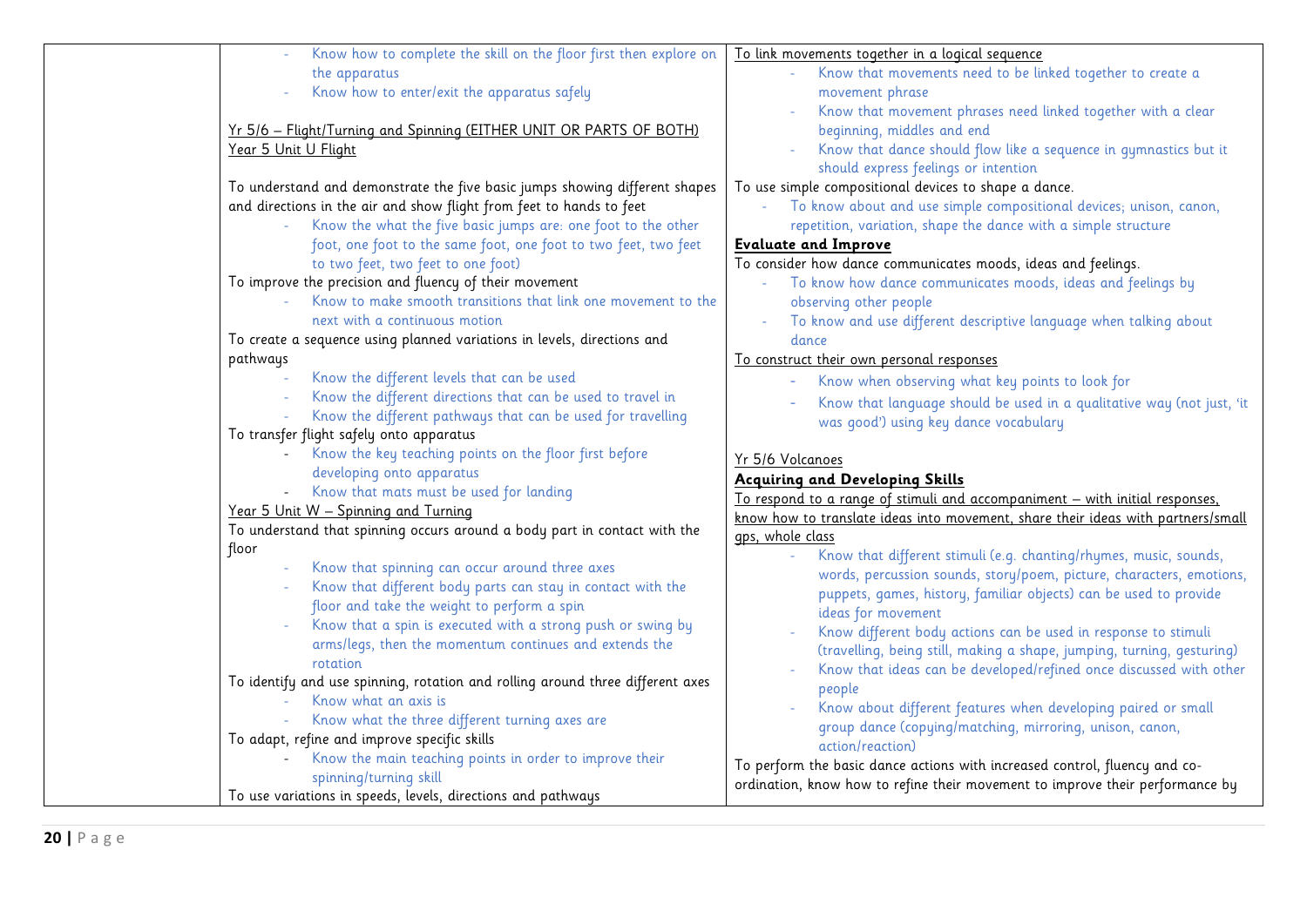| Know that body shape can change the speed of the spin                      | using practise opportunities, know to focus and project when performing, know    |
|----------------------------------------------------------------------------|----------------------------------------------------------------------------------|
| To analyse a sequence having observed it and evaluate it using appropriate | they have to remember and perform complete dances with a given structure         |
| terminology                                                                | Know to link movement phrases together with clear beginning,                     |
| Know the key spin/rotation teaching points are in order to                 | middles and end                                                                  |
| evaluate positively and effectively                                        | To perform with expression – understand and demonstrate the intention of the     |
|                                                                            | dance using space/dynamics and relationships appropriately (to achieve mood,     |
|                                                                            | feeling, idea, character), demonstrate an awareness of value of other dancers    |
|                                                                            | within the dance                                                                 |
|                                                                            | Know that dance dynamics includes: time, weight, space and flow                  |
|                                                                            | Know that these elements can be combined in many ways to achieve                 |
|                                                                            | a mood/feeling                                                                   |
|                                                                            | To use and copy rhythmic patterns to perform to music.                           |
|                                                                            | To know about rhythmic patterns and copy and perform these                       |
|                                                                            | movements - to know simple dances need a clear beg/mid/end and to                |
|                                                                            | demonstrate this.                                                                |
|                                                                            |                                                                                  |
|                                                                            | To perform set dances from different times, places and cultures                  |
|                                                                            | To reflect on the influences behind a dance, such as time, place and             |
|                                                                            | cultural influences.                                                             |
|                                                                            | Selecting and Applying Skills and Compositional Ideas                            |
|                                                                            | To develop motifs                                                                |
|                                                                            | To know how to demonstrate the ability to add different actions; change          |
|                                                                            | and vary space/dynamics/relationships/rhythms; use of a range of                 |
|                                                                            | compositional devices etc                                                        |
|                                                                            | To understand contrasting/complementary movements and use                        |
|                                                                            | appropriately                                                                    |
|                                                                            | To show how to work collaboratively in small groups                              |
|                                                                            | Know that group dances can be organised in different formations                  |
|                                                                            | Know that group dances are normally slightly less complex than                   |
|                                                                            | individual dances                                                                |
|                                                                            | Know that dances can involve children working in different ways                  |
|                                                                            | with each other (see above)                                                      |
|                                                                            | To develop their work in the context of the whole dance (know about improvising; |
|                                                                            | know how the ideas translate into movement, know where their composition fits in |
|                                                                            | the whole dance; discuss as a group/class how a dance should be structured)      |
|                                                                            | (See above)                                                                      |
|                                                                            | <b>Evaluate and Improve</b>                                                      |
|                                                                            | To observe each other, themselves and professional artists                       |
|                                                                            |                                                                                  |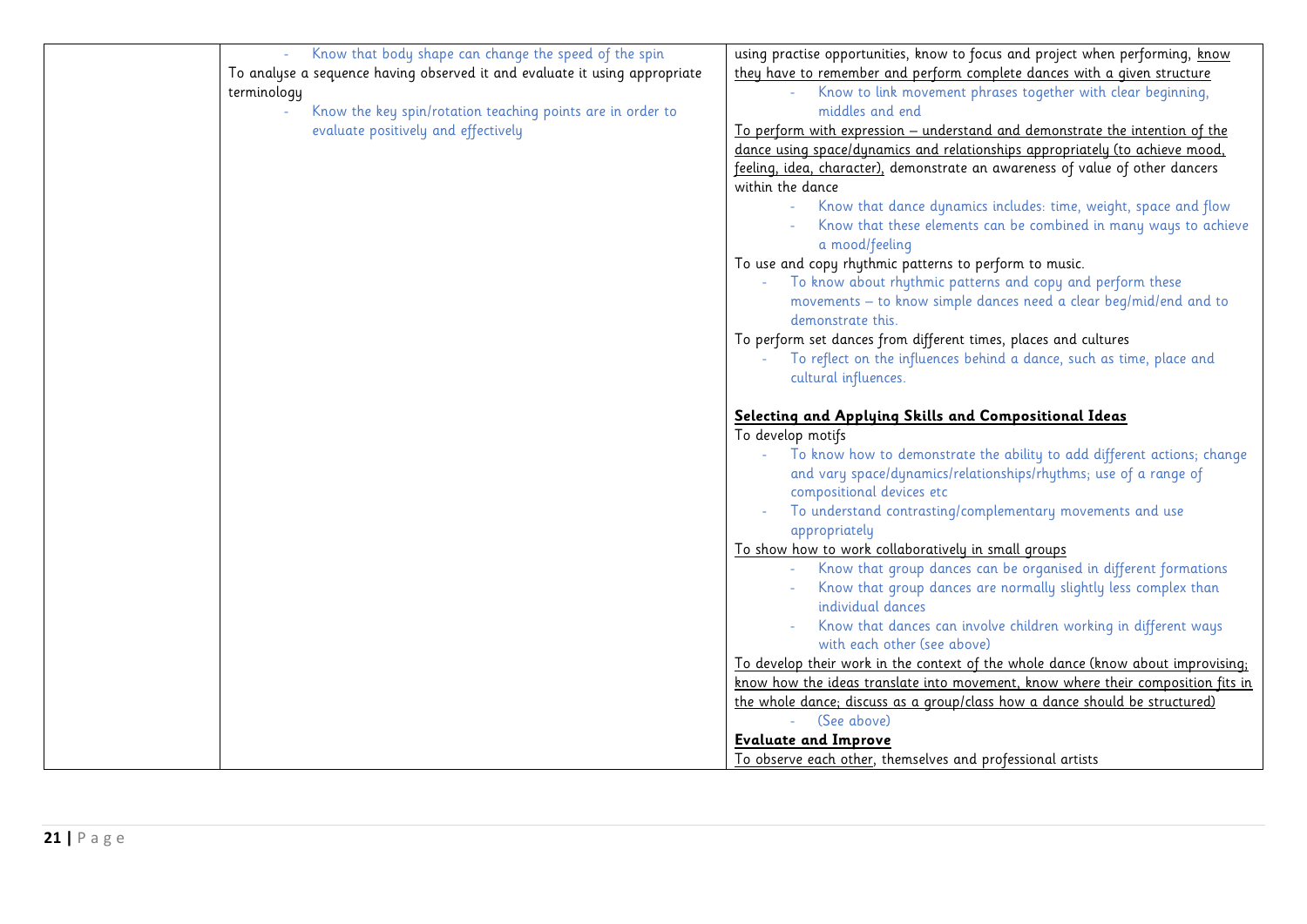|               |                                                                                                                                                                                                                                                                                                                                                                                                                                                                                                                                                                                                                                                                      | Know when watching other dances to focus upon what the teacher<br>has directed them to (e.g. structure of the dance, composition,<br>movement patterns, feelings and moods conveyed)<br>Know that watching perceptively provides an opportunity for<br>additional learning linked to composing and performing<br>To comment upon composition, identify/suggest ways of improving<br>Know that when commenting upon other dances to use key dance<br>language<br>Know that comments should be positive and qualitative<br>Know that targets should relate to the area of dance that the teacher<br>asked them to focus upon<br>To understand ideas/intention/meaning and suggest own personal view<br>Know to look closely at the dance movements/gestures to understand<br>what the idea behind the dance is<br>To comment on the use of costume, set, props, music, actions of the dancers when<br>viewing short professional pieces<br>Know key dance words to describe what they saw when watching a<br>performance<br>Know the purpose of costumes, props, set and music within a dance<br>performance |
|---------------|----------------------------------------------------------------------------------------------------------------------------------------------------------------------------------------------------------------------------------------------------------------------------------------------------------------------------------------------------------------------------------------------------------------------------------------------------------------------------------------------------------------------------------------------------------------------------------------------------------------------------------------------------------------------|------------------------------------------------------------------------------------------------------------------------------------------------------------------------------------------------------------------------------------------------------------------------------------------------------------------------------------------------------------------------------------------------------------------------------------------------------------------------------------------------------------------------------------------------------------------------------------------------------------------------------------------------------------------------------------------------------------------------------------------------------------------------------------------------------------------------------------------------------------------------------------------------------------------------------------------------------------------------------------------------------------------------------------------------------------------------------------------------------------|
| <b>Spring</b> | <u> Session 1 - Games (Invasion - Hockey)</u><br><b>Nocton</b><br>Yr 3/4 (Yr 4 Unit 3)<br>To use a selection of techniques to control the ball.<br>To know how to dribble, pass (push) and receive with a hockey<br>stick/ball (with control)<br>To know how to travel with the ball, pass and move - receive the<br>hockey ball on the move<br>To use a variety of techniques and tactics to control the ball in a game/group<br>situation.<br>To know how to sequence passing<br>To know how to signal for the ball (signal and move into a<br>space to receive the ball), dodge, mark and intercept<br>To know how to pass/receive the ball on the move to retain | Session 1 - OAA<br>$Yr$ 3/4<br>To understand features of, navigate and create a trail individually or as part of a<br>team.<br>To know how to orientate themselves around a short trail with accuracy.<br>To know how to create a short trail for others that includes a physical<br>challenge<br>To know some simple features of an orienteering course<br>To know and use effective communication with team members and<br>members of other teams<br>To know how to work as part of a team successfully<br>To know and understand the range of roles within a team and begin to<br>understand the key skills required to succeed at each<br>To use maps and symbols to orienteer.<br>To know how to use a key and understand the need for symbols and<br>$\omega$                                                                                                                                                                                                                                                                                                                                        |
|               | possession<br>To know how to keep possession and progress down the pitch<br>towards the goal                                                                                                                                                                                                                                                                                                                                                                                                                                                                                                                                                                         | how it links to the environment<br>To know how to use a map to complete an orienteering course                                                                                                                                                                                                                                                                                                                                                                                                                                                                                                                                                                                                                                                                                                                                                                                                                                                                                                                                                                                                             |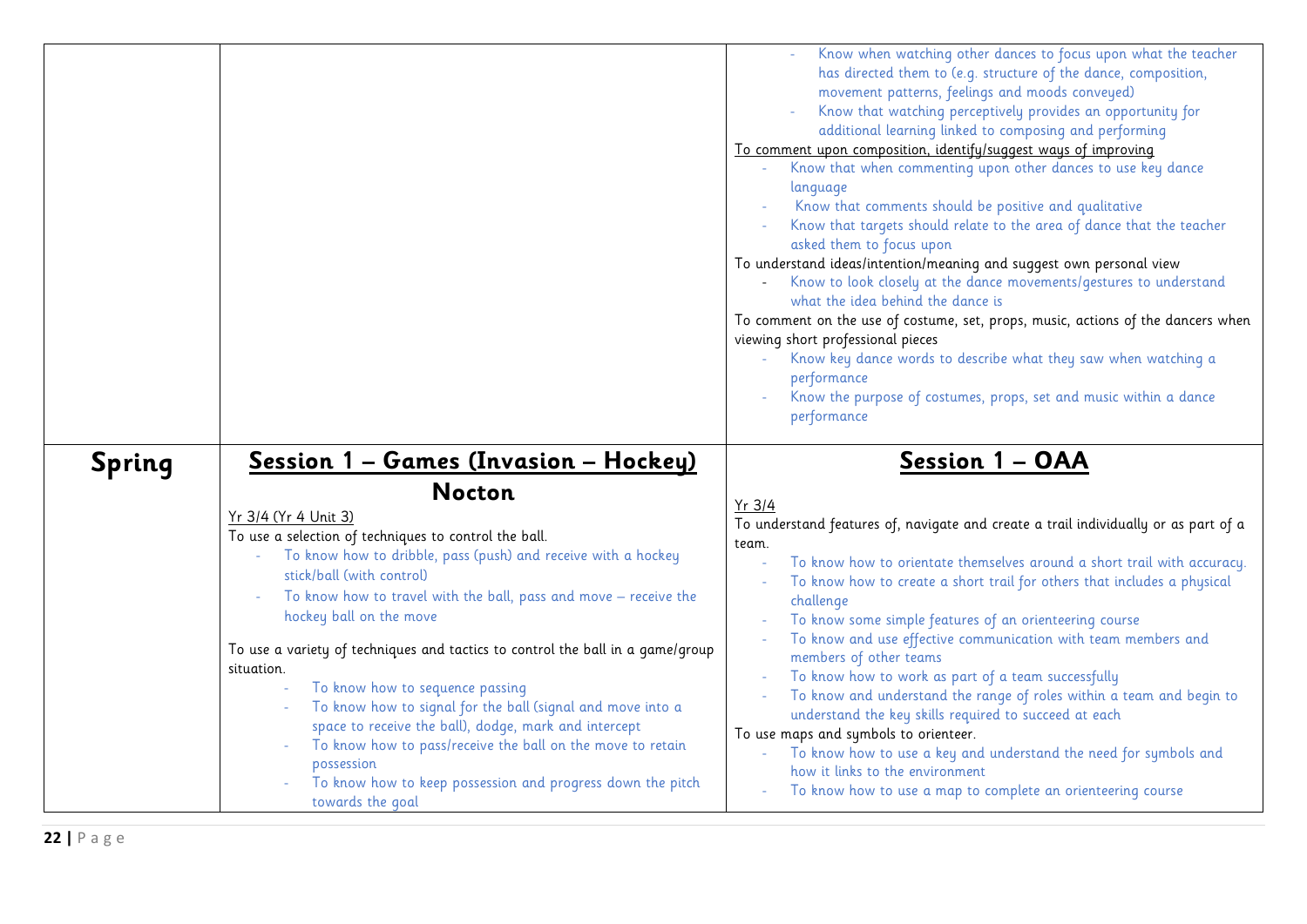| To know which skills and tactics to apply during a competitive<br>game and play in small side games (e.g. 3 v1, 3 v 2, 3 v 3, 4 v | To know how to improve their course completion time when completing<br>an orienteering course more than once |
|-----------------------------------------------------------------------------------------------------------------------------------|--------------------------------------------------------------------------------------------------------------|
|                                                                                                                                   | To consider equipment needed to create and complete a course.                                                |
| To follow the rules of a game.                                                                                                    | To know which equipment will be necessary to create and complete an<br>$\omega$                              |
| To know the rules that must be applied to the game and ensure they                                                                | activity                                                                                                     |
| are playing within the rules                                                                                                      | To create and evaluate our own courses, and consider how to further improve our                              |
| To know how aspects of their game can be improved                                                                                 | work.                                                                                                        |
| Yr 5/6 (Yr 6 Unit 1)                                                                                                              | To know how to plan and organise a trail that others can follow                                              |
| To use a selection of techniques with increasing control.                                                                         | To know how to evaluate their own personal performance and the                                               |
| To know how to push and dribble with a hockey stick/ball and                                                                      | activities (watch and describe)                                                                              |
| combine these skills performing with control                                                                                      | To know how and why to modify the skills/techniques to improve their                                         |
| To use a variety of techniques and tactics to control the ball in a game                                                          | results                                                                                                      |
| situation.                                                                                                                        | $Yr$ 5/6                                                                                                     |
| To know how to pass and move - receive the hockey ball on the<br>$\omega_{\rm{eff}}$                                              | To confidently orientate a course with accuracy.                                                             |
| move and shoot                                                                                                                    | To know how to orientate themselves with confidence and accuracy<br>$\omega_{\rm c}$                         |
| To know and show the hockey skills learned during skills practices                                                                | around an orienteering course when under pressure                                                            |
| and apply to small sided games                                                                                                    | To use navigation equipment (maps/compasses) to orientate around a<br>$\equiv$                               |
| To know how and where to pass so they retain possession and                                                                       | trail                                                                                                        |
| progress towards an opponent's goal                                                                                               | To know and understand the importance of clear communication to                                              |
| To use an understanding of the rules of a game to demonstrate different                                                           | effectively complete a particular role in a team when under pressure                                         |
| tactics and strategy to increase chances of success.                                                                              | To know how to complete in orienteering activities both independently                                        |
| To know and understand the positions and identify and show                                                                        | and as part of a team                                                                                        |
| specific attacking and defending skills (e.g. marking a player or                                                                 | To know about the purpose/location of a key on a map and begin to use<br>$\sim$                              |
| a space, intercepting, dodging, moving into a space and                                                                           | the information in activities                                                                                |
| shooting)                                                                                                                         | To know which equipment will be best for an outdoor activity                                                 |
| To know how to organise their teams into different formations                                                                     | To know what to include in an outdoor activity/orienteering course that                                      |
| to concentrate more onto attack or defence (e.g. overload the                                                                     | others can follow that provides challenge                                                                    |
| 'attack' or give it numerical advantage)                                                                                          | To know what the quickest route might be when navigating an                                                  |
| To know and describe the best parts in an individual or team                                                                      | orienteering course                                                                                          |
| performance; identify the aspects that need improvement and                                                                       | To design a course for others to follow.                                                                     |
| suggest how to improve them.                                                                                                      | To know what to include in an orienteering course so that it is clear to                                     |
|                                                                                                                                   | follow but offers challenge to others                                                                        |
|                                                                                                                                   | To work as part of a team when orienteering.                                                                 |
|                                                                                                                                   | To know how to work effectively as part of a team, demonstrating                                             |
|                                                                                                                                   | leadership skills where necessary                                                                            |
|                                                                                                                                   | To reflect upon and evaluate the personal performance, and the performance of                                |
|                                                                                                                                   | others.                                                                                                      |
|                                                                                                                                   | To know how to complete an orienteering course with a quicker time due                                       |
|                                                                                                                                   | to an improved technique when completing the course on multiple                                              |
|                                                                                                                                   | occasions                                                                                                    |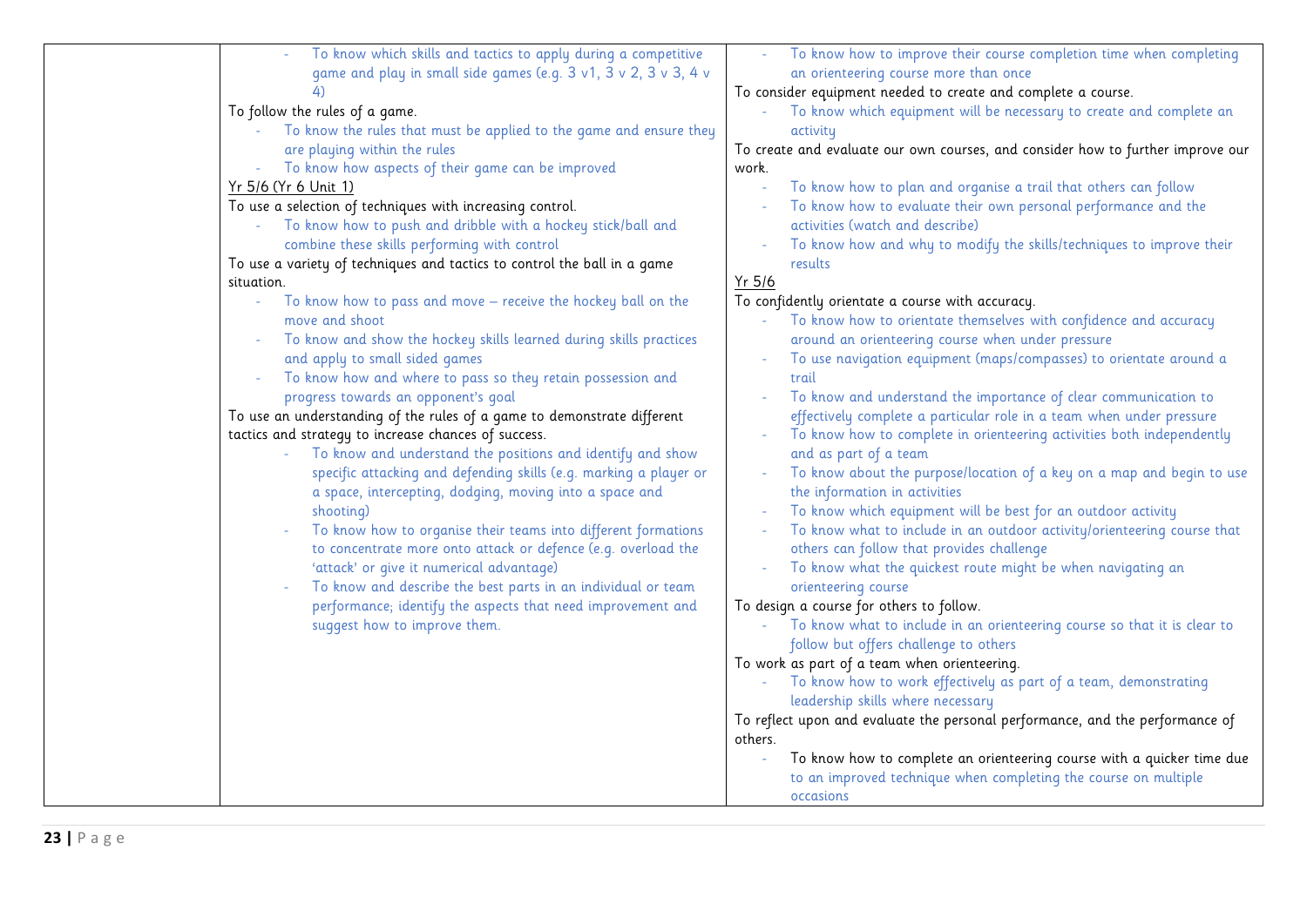|                                                                           | To know how to offer a detailed and effective evaluation of both their<br>own personal performance and the activities with an aim of increasing<br>challenge and improving performance |
|---------------------------------------------------------------------------|----------------------------------------------------------------------------------------------------------------------------------------------------------------------------------------|
| <u> Session 2 – Dance (topic linked)</u><br>Nocton dance studio           | <u> Session 2 - Gymnastics</u>                                                                                                                                                         |
|                                                                           |                                                                                                                                                                                        |
| Yr 3/4 Electricity (Learning objectives underlined that the Val Sabin     | Yr 3/4 - Balance leading into change of front and direction/Rolling (SELECT                                                                                                            |
| lessons cover for this unit)                                              | EITHER OR COMPLETE PARTS OF BOTH)                                                                                                                                                      |
|                                                                           | Year 4 Unit R - Balance leading into change of front and direction                                                                                                                     |
| Yr 3/4 Acquiring and Developing Skills                                    | To move into and from specific planned balances with an awareness of change of                                                                                                         |
| To respond to a range of stimuli - know that the ideas initiated by the   | front                                                                                                                                                                                  |
| stimulus can be translated into movement (symbolic), discuss ideas and    | Know that a change of front refers to where the front of the body is                                                                                                                   |
| suggest appropriate movements to explore                                  | facing                                                                                                                                                                                 |
| See above                                                                 | Know whether a change of front occurs whilst moving into/out of                                                                                                                        |
| To perform the basic dance actions with greater control, fluency and co-  | <b>balances</b>                                                                                                                                                                        |
| ordination - know that they can use combinations of movement using the    | To use planned variations in direction                                                                                                                                                 |
| whole body and body parts; display clear movement, body shape, extension, | Know to include a clear change of direction                                                                                                                                            |
| balance and footwork                                                      | To create a sequence with a partner on the floor and apparatus to show changes                                                                                                         |
| Know the six categories of body actions (travelling, being still,         | of front and direction                                                                                                                                                                 |
| making a shape, jumping, turning, gesturing)                              | Know that direction includes: forwards, backwards, sideways,                                                                                                                           |
| Know that these dance actions can be expressed in different               | up/down and additionally now diagonally forwards and diagonally                                                                                                                        |
| ways, considering: time, weight, space and flow                           | <b>backwards</b>                                                                                                                                                                       |
| Know that the actions need to be performed considering space              | To observe and describe the movements of others using appropriate language                                                                                                             |
| (both personal and general)                                               | Know to look carefully for a change of front and use key words to                                                                                                                      |
| Know that direction, pathway, level, size and shape also need to          | describe what they have seen                                                                                                                                                           |
| be considered when performing a dance action                              | Year 4 Unit S - Rolling                                                                                                                                                                |
| Know that while performing a dance action balance and body                | To rotate and roll on different body parts                                                                                                                                             |
| tension must be sustained                                                 | Know rocking and rolling can be carried out on different body parts                                                                                                                    |
| To perform with expression                                                | To rotate and roll in different directions showing different shapes, sizes and speeds                                                                                                  |
| To know how to use expression to add interest to a                        | Know that they can roll forwards, backwards and sideways                                                                                                                               |
| performance.                                                              | Know that rolls can be performed using different speeds                                                                                                                                |
| To copy and perform movements/rhythmic patterns                           | Know to consider the basic gymnastic shapes when rolling (straight,                                                                                                                    |
| To know how to perform simple dances with a clear                         | straddle, pike, tuck)                                                                                                                                                                  |
| beg/mid/end; show a range of different rhythmic movement                  | To create a sequence with a partner on the floor and apparatus using a variety of<br>linking movements                                                                                 |
| patterns from different times, places and cultures; show different        | Know that they can link a sequence of rolls using jumps, balances                                                                                                                      |
| ways of performing these in different group formations.                   | and travelling movements                                                                                                                                                               |
| Selecting and Applying Skills and Compositional Ideas                     | To observe the work of others and make judgements against given criteria                                                                                                               |
|                                                                           |                                                                                                                                                                                        |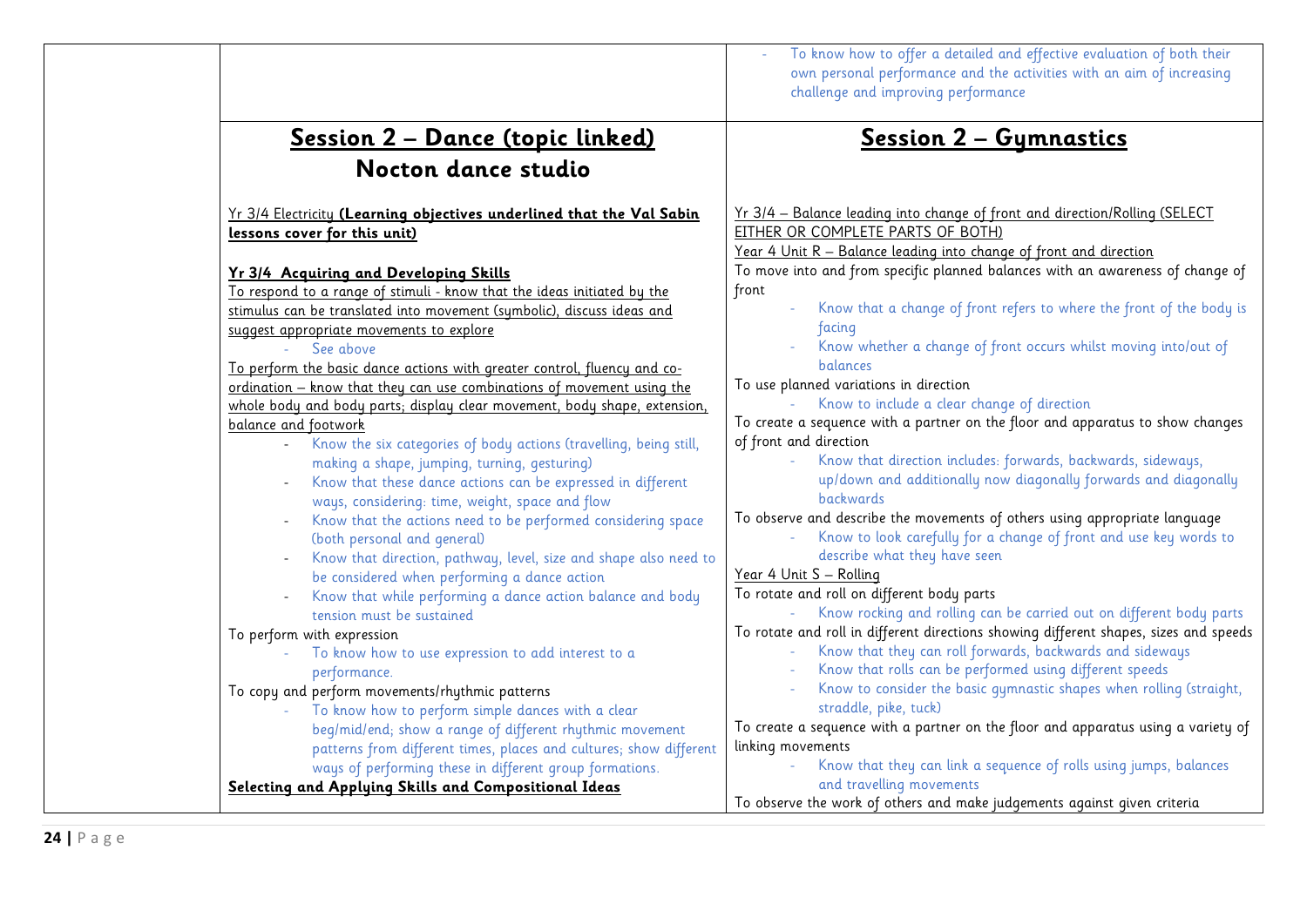| To understand movements which reflect the dance idea and select               | Know the key teaching points for specific formal rolls and provide               |
|-------------------------------------------------------------------------------|----------------------------------------------------------------------------------|
| appropriate movements                                                         | positive feedback                                                                |
| Know how to interpret the stimuli into movement                               |                                                                                  |
| Know how to co-ordinate movements and body parts                              | Yr 5/6 - Synchronisation and Canon/ Counter balance - Counter tension            |
| To explore movements that use space, time and weight changes                  | (SELECT EITHER OR PARTS OF BOTH)                                                 |
| To link movements together in a logical sequence                              | Yr 6 Unit Y - Partnerwork Synchronisation and Canon                              |
| Know how to link steps, phrases and gestures fluently in the                  | To understand what synchronisation and canon means in gymnastics                 |
| dance using smooth transitions                                                | Know that synchronised movements start and finish simultaneously                 |
| To use simple compositional devices; unison, canon, repetition, variation,    | but need not be identical                                                        |
| shape the dance with a simple structure                                       | Know that movements in canon are performed rhythmically one after                |
| Know what dancing in unison, canon, repetition and variation                  | the other (as in a round in music)                                               |
| means                                                                         | Know that movements in canon do not necessarily need to be the                   |
| <b>Evaluate and Improve</b>                                                   | same movements but they do need to have the same rhythm or take                  |
| To evaluate our own work and the work of others, and provide points of        | the same amount of time to perform                                               |
| improvement.                                                                  | To travel rhythmically and develop timing with a partner or small group using    |
| To know how to construct their own personal responses                         | synchronisation                                                                  |
| To know how dance communicates moods, ideas and feelings by                   | Know that all the children in the group must start and stop at the               |
| observing other people                                                        | same time                                                                        |
| To know and use different descriptive language when talking                   | To adapt and develop movements and skills when working co-operatively with a     |
| about dance                                                                   | partner                                                                          |
| Know key dance words from each learning objective in order to                 | Know that different partner relationships can be used within the                 |
| describe what they are learning or have observed                              | sequence (e.g. side by side, meeting and passing)                                |
|                                                                               | To extend their understanding of their use of levels, speeds and pathways        |
|                                                                               | Know to include different pathways, levels and speeds to compose an              |
| Yr 5/6 Flight from Danger                                                     | interesting, creative, challenging sequence                                      |
| <b>Acquiring and Developing Skills</b>                                        | To understand the compositional principles of sequencing and recognise when they |
| To respond to a range of stimuli and accompaniment                            | are absent                                                                       |
| To know how to use initial responses                                          | Know about different sequencing compositions<br>$\sim$                           |
| To know how to translate ideas into movement                                  | Know that the partner compositions can be used for joining                       |
| To know how to share their ideas with partners/small qps,                     | movements to maintain flow within the sequence                                   |
| whole class                                                                   | Know that they are not restricted to doing the same movements as                 |
| To perform dance actions with control, fluency and coordination, refine their | their partner but can also work creatively at their own level                    |
| movement to improve their performance by using practise opportunities,        | Year 6 Unit A Counter-balance and Counter-tension                                |
| understand how to focus and project when performing, understand how they      | To understand what counter-balance and counter-tension is                        |
| have to remember and perform complete dances with a given structure           | Know that counter-balance is pushing or leaning against a partner(s)             |
| Know the six categories of body actions confidently (travelling,              | and counter-tension is pulling or leaning away from a partner                    |
| being still, making a shape, jumping, turning, gesturing)                     | To perform counter-balance and counter-tension in twos to show changes in        |
| Know that these dance actions can be expressed in different                   | shape, level and body parts used                                                 |
| ways, considering: time, weight, space and flow                               | Know that co-operation is very important for these balances to be                |
|                                                                               | held                                                                             |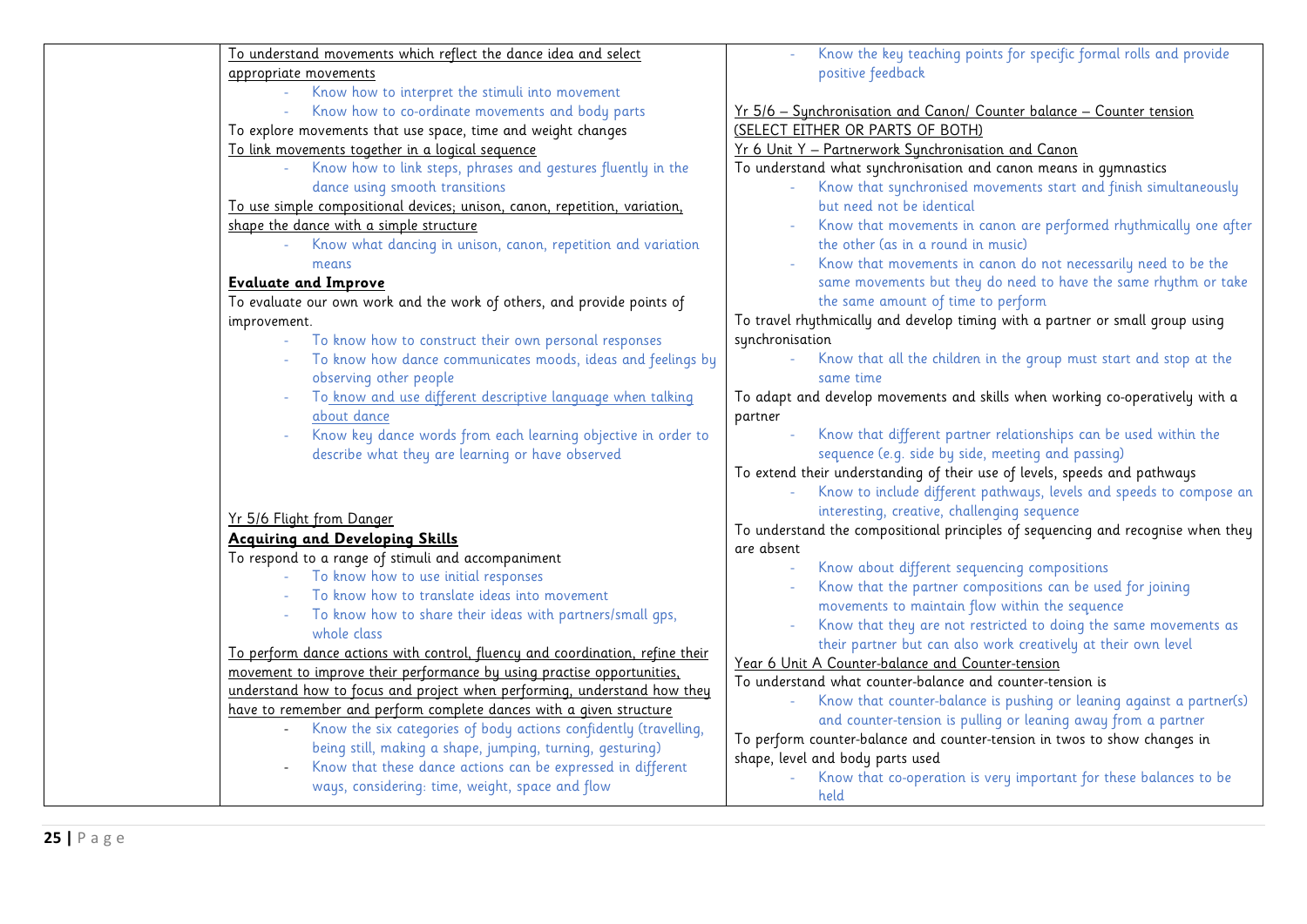| Know that direction, pathway, level, size and shape also need to            | Know that sustained body tension is required for these balances to            |
|-----------------------------------------------------------------------------|-------------------------------------------------------------------------------|
| be considered when performing a dance action                                | be held                                                                       |
| Know that while performing a dance action balance and body                  | Know that partners can be on different levels                                 |
| tension must be sustained                                                   | Know that they can push or pull on different parts of a partner's             |
| Know that it is important to rehearse and refine to improve the             | body                                                                          |
| dance                                                                       | Know that partners can use contrasting shapes                                 |
| Know that it is important to dance with a clear sense of style              | Know that the balance can be made harder by releasing a foot or               |
| Know that is important to show confidence when performing                   | hand and extending it free into the air                                       |
| To know about rhythmic patterns and copy and perform these                  | Know to hold the balance for a suitable period of time                        |
| movements - to know simple dances need a clear beg/mid/end                  | To use a variety of methods of moving into and away from balances             |
| and to demonstrate this                                                     | Know to move smoothly into and out of the balances                            |
| To know and perform set dances from different times, places                 | Know to think about direction and speed when moving into and out              |
| and cultures                                                                | of balances                                                                   |
|                                                                             | To construct, practise, evaluate and improve the composition and quality of a |
| To perform with expression                                                  | sequence in pairs                                                             |
| understand and demonstrate the intention of the dance using                 | Know how to use a variety of techniques to create a sequence in               |
| space/dynamics and relationships appropriately (to achieve                  | pairs.                                                                        |
| mood, feeling, idea, character), demonstrate an awareness of                | To discuss the best technique to use for a sequence and explain the           |
| value of other dancers within the dance                                     | effect it will have on the look and feel of a piece.                          |
| Know that by varying the dynamics and varying the spatial                   | To adapt and transfer a sequence onto apparatus                               |
| qualities they can develop the motif/dance                                  | To know how to amend a sequence for varying equipment.                        |
| Know that dances can be developed in relation to another                    |                                                                               |
| person/people, object/prop and composition                                  |                                                                               |
| Selecting and Applying Skills and Compositional Ideas                       |                                                                               |
| To develop motifs (demonstrate the ability to add different actions; change |                                                                               |
| and vary space/dynamics/relationships/rhythms; use of a range of            |                                                                               |
| compositional devices etc                                                   |                                                                               |
| Know that a dance should include motifs and movement phrases                |                                                                               |
| Know that a dance should have highlights                                    |                                                                               |
| Know that a dance should have contrasts and variation                       |                                                                               |
| Know that a dance should have different features but in                     |                                                                               |
| proportion                                                                  |                                                                               |
| Know the range of compositional devices                                     |                                                                               |
| To understand contrasting/complementary movements and use appropriately     |                                                                               |
| Know that the use of contrasts in dance are important as they               |                                                                               |
| ensure a balance between activity and rest or ebb and the flow              |                                                                               |
| of energy                                                                   |                                                                               |
| To work collaboratively in small groups                                     |                                                                               |
| Know how to work well as a group utilising effective listening              |                                                                               |
| skills and share ideas fairly                                               |                                                                               |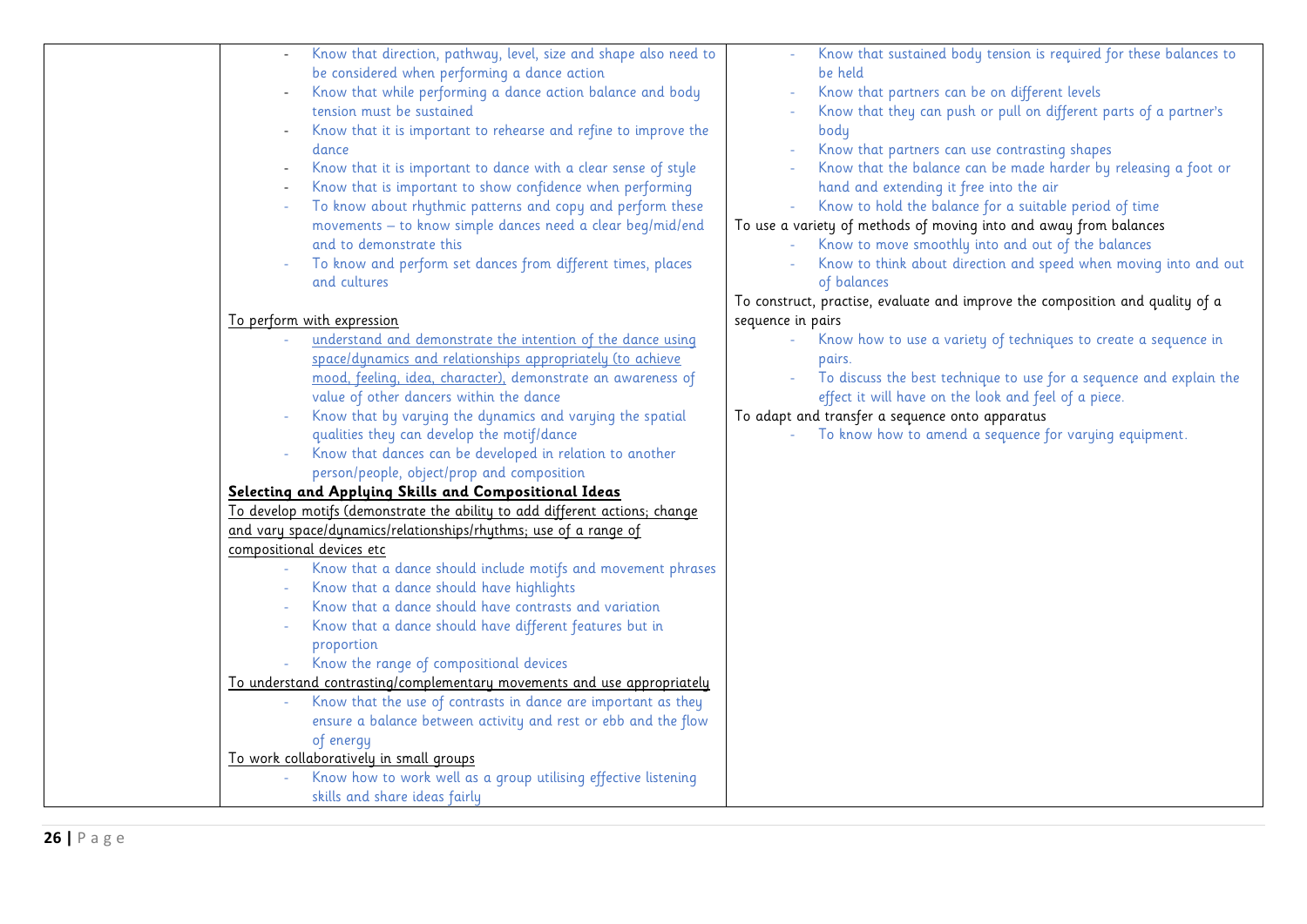|        | To develop their work in the context of the whole dance (know about         |                                                                         |
|--------|-----------------------------------------------------------------------------|-------------------------------------------------------------------------|
|        | improvising; know how the ideas translate into movement, know where their   |                                                                         |
|        | composition fits in the whole dance; discuss as a group/class how a dance   |                                                                         |
|        | should be structured)                                                       |                                                                         |
|        | Know all dances should have a clear beginning, middle and end               |                                                                         |
|        | but the structure of the dances can be different                            |                                                                         |
|        | Know motifs or body actions can be arranged as a simple AB                  |                                                                         |
|        | structure                                                                   |                                                                         |
|        | Know this can be extended, e.g. ABA                                         |                                                                         |
|        | Know that motifs and movements can be arranged in a more                    |                                                                         |
|        | complex manner like the verses of a poem with a recurring                   |                                                                         |
|        | chorus                                                                      |                                                                         |
|        | Know that phrases can be arranged so that the first and last                |                                                                         |
|        | phrases are the same                                                        |                                                                         |
|        | Know that a dance can also tell a story with movement being                 |                                                                         |
|        | the medium for narrating                                                    |                                                                         |
|        | <b>Evaluate and Improve</b>                                                 |                                                                         |
|        | To observe each other, themselves and professional artists                  |                                                                         |
|        | To know how to discuss the work of others, using technical                  |                                                                         |
|        | vocabulary and reference to technique.                                      |                                                                         |
|        | To comment upon composition, identify/suggest ways of improving             |                                                                         |
|        | Know that when watching the dance, look for the dance                       |                                                                         |
|        | structure, compositional features and form                                  |                                                                         |
|        | Know to comment positively on what compositionally went well                |                                                                         |
|        | and one target                                                              |                                                                         |
|        | To observe ideas/intention/meaning and suggest own personal view            |                                                                         |
|        | Know to use key dance language to explain personal views                    |                                                                         |
|        | To know and comment on the use of costume, set, props, music,               |                                                                         |
|        | actions of the dancers when viewing short professional pieces               |                                                                         |
|        |                                                                             |                                                                         |
| Summer | <u> Session 1/2 - Athletics</u>                                             | <u> Session 1/2 – Games (Striking and Fielding – </u>                   |
|        |                                                                             |                                                                         |
|        | + Sports Day prep                                                           | <b>Rounders/Kwik Cricket)</b>                                           |
|        |                                                                             |                                                                         |
|        | (Select learning objectives from below but do not need to include all every | Focus upon mostly one sport in Yr A and another in Yr B (dependent upon |
|        | half term. Yr 3/4 must be covered by the end of Yr 4, Yr 5/6 by the end of  | matches planned into competition timetable)                             |
|        | Yr(6)                                                                       |                                                                         |
|        | To understand that athletics is about beating your 'personal best'          | Yr 3/4 (Yr 3 Unit 4, Yr 4 Unit 4)                                       |
|        | Know what their personal best is for an activity                            | Focus upon consolidation of skills and improve technique                |
|        |                                                                             | To strike, receive and field a ball effectively                         |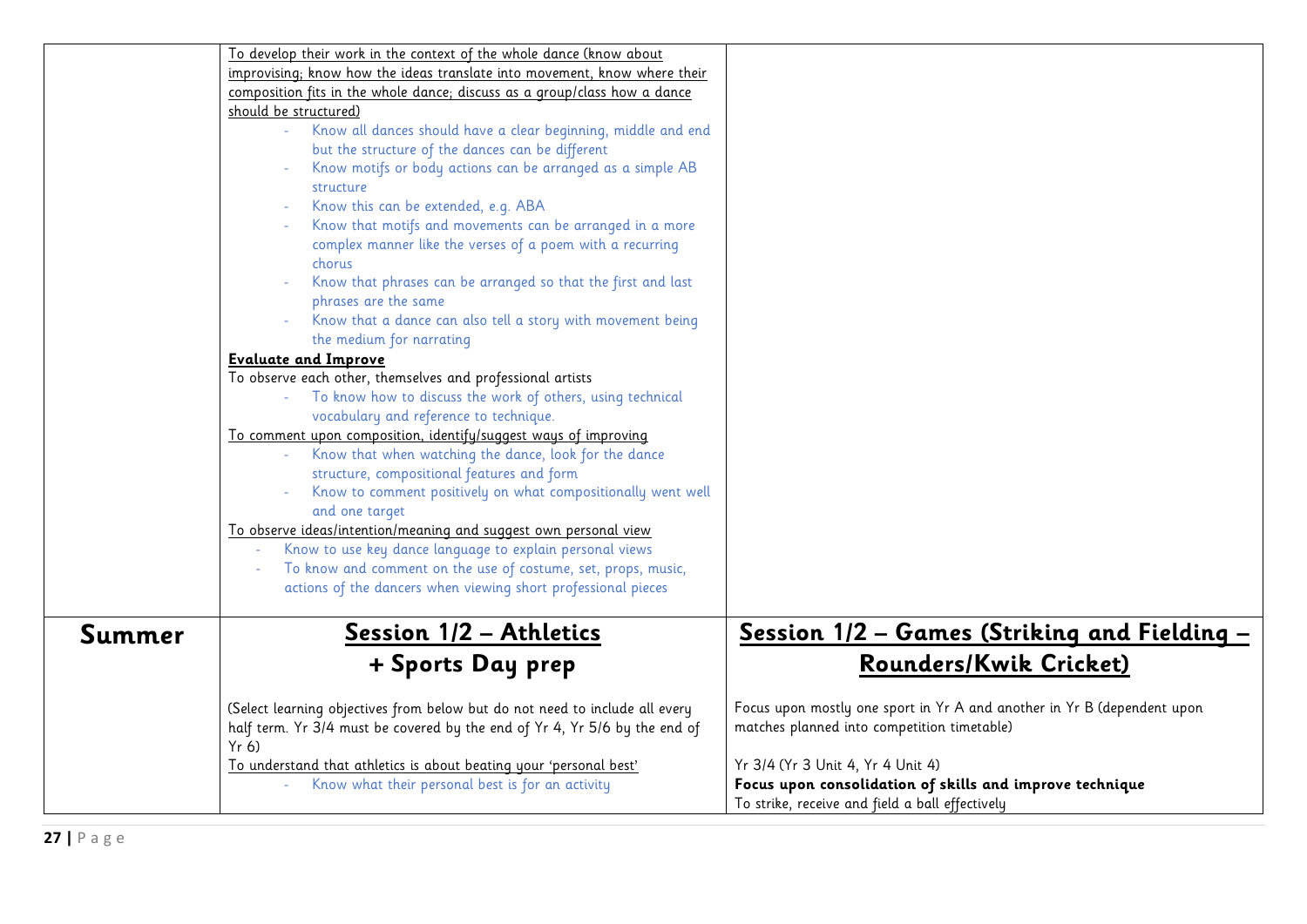| $Yr$ 3/4                                                                                          | To know how to strike a ball in a controlled manner and with consistency           |
|---------------------------------------------------------------------------------------------------|------------------------------------------------------------------------------------|
| Throwing                                                                                          | (along the ground or through the air in different directions)                      |
| To know about safety for self and others' and the basic principles of throwing                    | To know how to receive a ball from one direction and strike it into or<br>$\omega$ |
| Know basic safety when throwing: throw into the designated                                        | field it from another direction                                                    |
| throwing areas, wait behind the throwers or safe area, follow                                     | To know how to field and intercept a ball and return it accurately                 |
| the rules for lining up, throwing, retrieving as stated by teacher                                | (throwing - underarm, overarm, high, low, fast, slow)                              |
| Know the basic feet in opposition throwing position (e.g. if you                                  | To know how to throw accurately and be a reliable 'bowler' or 'feeder' of          |
| are right-handed - left foot forward and vice versa)                                              | the ball (e.g. with one bounce, with no bounce)                                    |
| To show how changes in throwing actions can be affected by varying the                            | To use knowledge of the rules of the game to develop team tactics and influence    |
| amount of effort, speed, level, direction and distance                                            | decisions.                                                                         |
| To understand the force applied to a throwing implement will                                      | To know and use appropriate skills and simple tactics in a small game<br>L,        |
| affect its speed                                                                                  | activity (experiencing all the roles - fielder, batsperson, bowler)                |
|                                                                                                   | To know how to direct or place a ball into spaces in order to 'score' and          |
| To use various throwing actions, e.g. pushing, pulling and slinging                               | how best to intercept and field the ball to return it                              |
| Know the push throw technique                                                                     | To know when they have seen a good performance/technique or what                   |
| Know the pull throw technique<br>÷,                                                               | needs to be improved                                                               |
| Know the correct body and feet position when throwing                                             |                                                                                    |
| To understand how the co-ordinated use of the arms, trunk and legs will                           | Yr 5/6 (Yr 5 Unit 4, Yr 6 Unit 3)                                                  |
| affect the speed and distance of the throw                                                        | As above, plus:                                                                    |
| Know the correct feet, body and arm position for each type of                                     | To use effective bowling, striking and fielding in a game situation.               |
| throw and what feels comfortable to achieve a longer distance                                     | To know about and apply the skills of bowling, striking and fielding               |
| To positively critique a partner's work by observing a partner and explain                        | To know, understand and show the correct striking stance and direct the            |
| how it might be improved                                                                          | ball away from fielders using different angles and speeds and know when            |
| Know the key teaching points for each type of throw and watch                                     | to run after hitting the ball                                                      |
| partner carefully                                                                                 | To know and show the throwing skill considering distance, speed and                |
| Know what to focus upon when observing and provide positive                                       | accuracy                                                                           |
| qualitative comments and a target to improve upon                                                 | To know how to field the ball and return it with an overarm throw                  |
| To know what to look for regarding how well a throw has been                                      | To know how to bowl in competitive situations and understand strategies            |
| performed and describe using appropriate language                                                 | that can be deployed between bowler, wicket keeper, backstop, bases.               |
|                                                                                                   | To know about and experience all roles in a small-sided striking/fielding          |
| Jumping                                                                                           | qame                                                                               |
| To demonstrate safe landings and the basic principles of jumping                                  | To know they have to play to rules and adapt basic tactics to use them             |
| Know how to land safely after a jump<br>$\equiv$                                                  | in a range of games (to play a wide range of striking and fielding games           |
| Know to land safely on the flat of the foot                                                       | and transfer common principles                                                     |
| Know to take off from the ball of the foot<br>Know to swing the arms through fast when taking off |                                                                                    |
| To know about and show the five basic jumps stationary and on                                     |                                                                                    |
| the move in control                                                                               |                                                                                    |
| To know which three basic jumps are used in athletics                                             |                                                                                    |
| To demonstrate combination jumps performed in a rhythmical way                                    |                                                                                    |
|                                                                                                   |                                                                                    |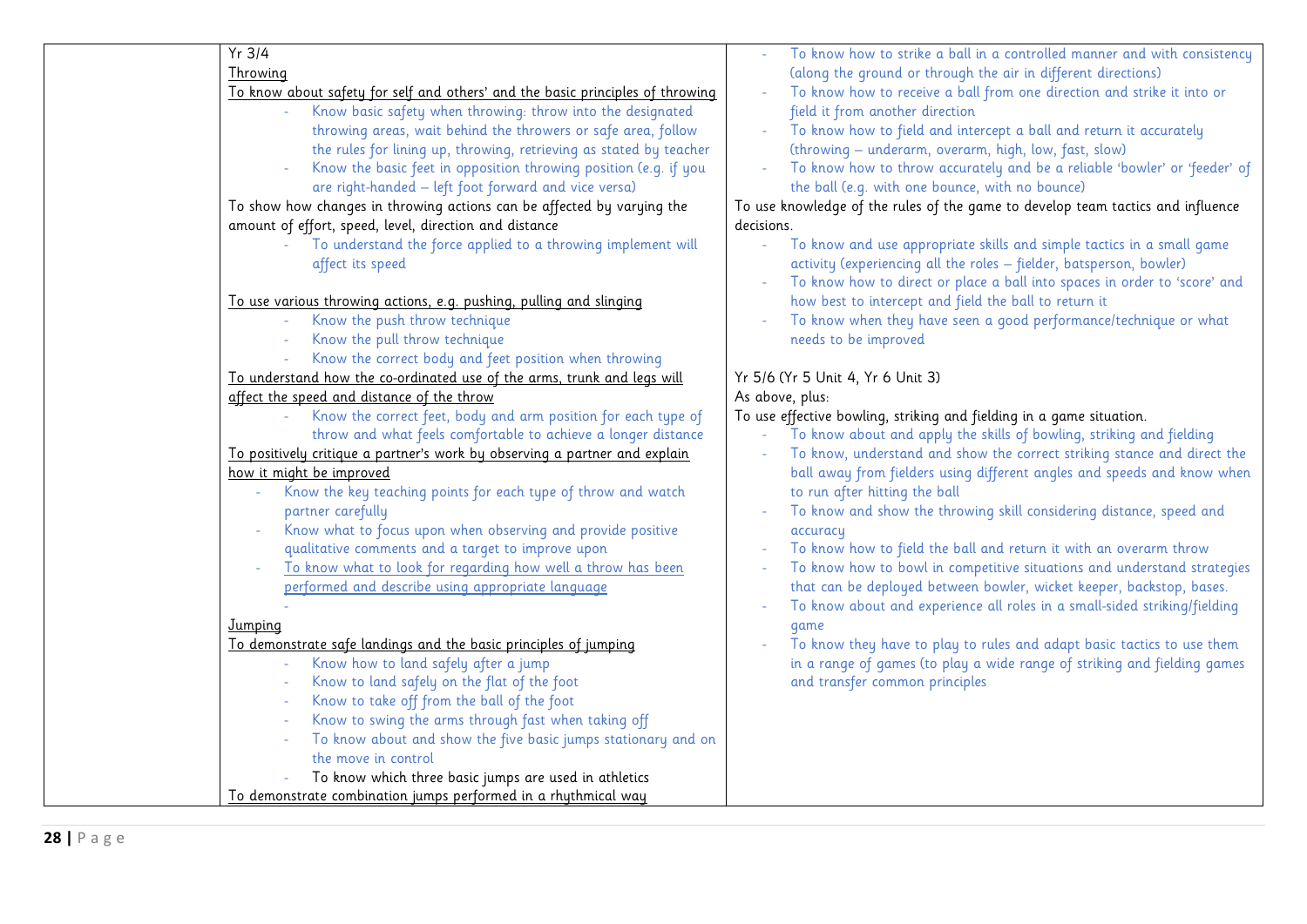| Know to use arms to maintain balance                                                                                   |  |
|------------------------------------------------------------------------------------------------------------------------|--|
| To demonstrate the action needed when jumping for height                                                               |  |
| Know to start off with bent knees                                                                                      |  |
| Know to swing arms through to gain height                                                                              |  |
| To understand which foot must be placed forward at the start of a four pace                                            |  |
| run up in order to jump from their strongest foot                                                                      |  |
| Know which foot feels most comfortable to take off from                                                                |  |
| Know to take off from the strongest foot, then extend the take                                                         |  |
| off leg quickly and drive the free knee up high                                                                        |  |
| To understand how well a jump has been performed and describe using                                                    |  |
| appropriate language                                                                                                   |  |
| Know the key teaching points for different jumps and watch a                                                           |  |
| partner carefully (look for run up, take off, flight and landing)                                                      |  |
| To observe a partner's work and explain how it can be improved                                                         |  |
| Use key words linked to athletics/jumping when describing what                                                         |  |
| has been observed                                                                                                      |  |
| Running                                                                                                                |  |
| To show safety for self and other's and understand the basic principles of                                             |  |
| running, as an individual, in a team, in relays and over obstacles                                                     |  |
| Know to use bent arms which swing close to the body                                                                    |  |
| Know that the head must remain level and still                                                                         |  |
| Know to look straight ahead when running                                                                               |  |
| Know hands should be relaxed not clenched                                                                              |  |
| Know to run with feet in line                                                                                          |  |
| To show how to walk/jog/run in various directions and speeds in a controlled                                           |  |
|                                                                                                                        |  |
| manner                                                                                                                 |  |
| To show how the changes in height, arm, leg, head and foot movement can<br>affect the walking/jogging/running response |  |
|                                                                                                                        |  |
| To discover and use their leading leg when running over obstacles                                                      |  |
| Know to try to keep an even number of steps between each<br>hurdle/obstacle                                            |  |
|                                                                                                                        |  |
| Know to try to keep an even stride length                                                                              |  |
| To use a suitable running rhythm over obstacles<br>See above                                                           |  |
|                                                                                                                        |  |
| Know to hurdle with minimum interruption to a fluent, co-                                                              |  |
| ordinated running style/rhythm                                                                                         |  |
| Know to make contact with the floor as quickly as possible after                                                       |  |
| clearing a hurdle                                                                                                      |  |
| Know to run tall                                                                                                       |  |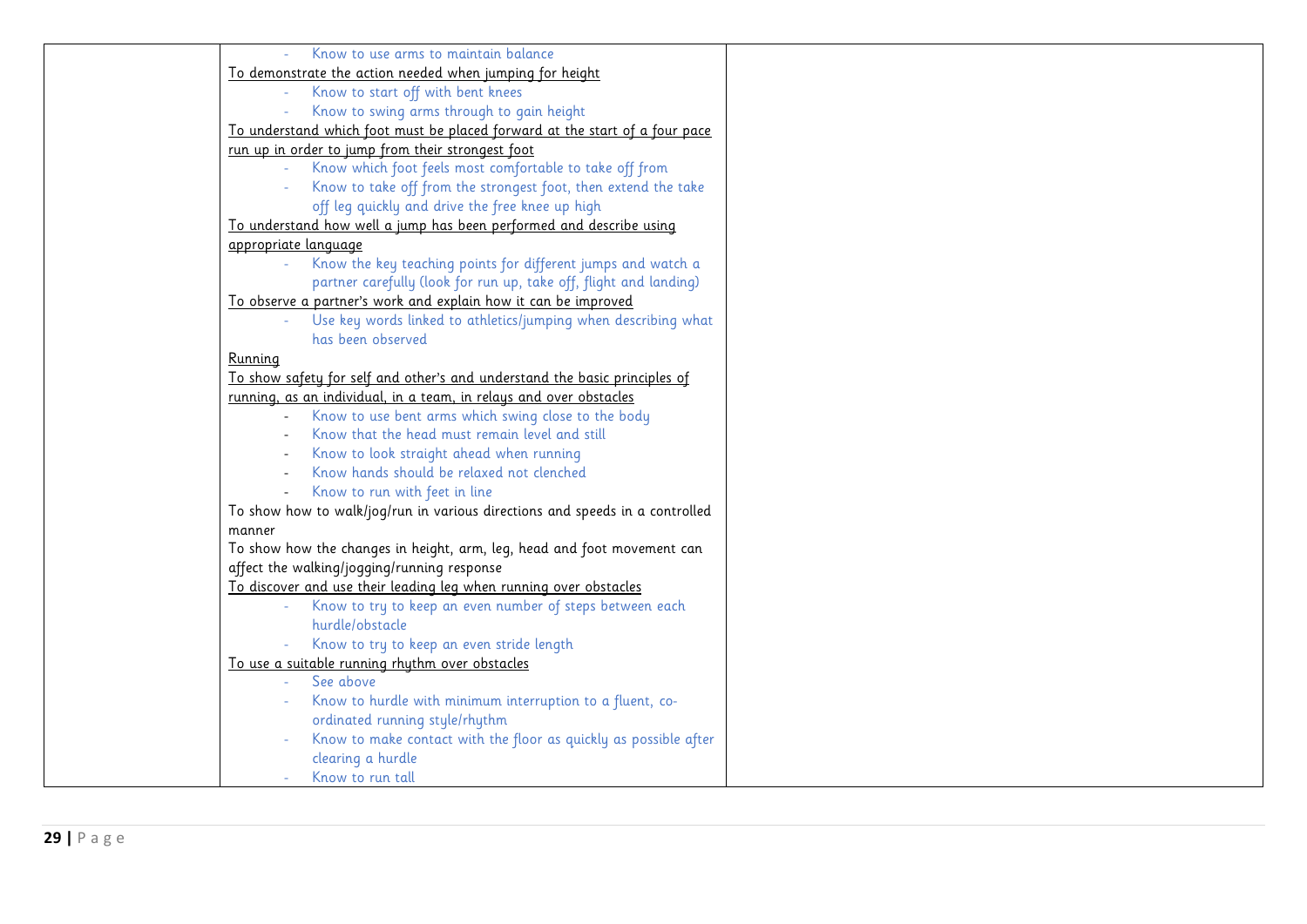| To understand that the back foot at the start of the race will be the lead leg |  |
|--------------------------------------------------------------------------------|--|
| over an obstacle                                                               |  |
| Know what lead leg means<br>$\blacksquare$                                     |  |
| Know the technique for running over a hurdle/obstacle                          |  |
| To complete a shuttle relay change over as both the incoming and outgoing      |  |
| runner                                                                         |  |
| Know the correct technique for face to face baton exchange:                    |  |
| incoming runner holds baton in right hand, baton is held                       |  |
| vertically and with an almost straight arm out in front, the                   |  |
| receiver holds out an almost straight right arm with the palm of               |  |
| the right hand facing the incoming runner                                      |  |
| To describe how well a partner is performing a running action and offer        |  |
| suggestions for improvement if necessary                                       |  |
| Know the key teaching points for running and observe carefully                 |  |
| providing positive, qualitative feedback                                       |  |
| Yr 5/6                                                                         |  |
| Throwing                                                                       |  |
| To perform the basic throwing actions of push, pull, fling, heave              |  |
| Know the key teaching points for a pull throw: stand in                        |  |
|                                                                                |  |
| opposition up to the throw line, take the ball back and lean                   |  |
| back with the weight on the back foot, weight is transferred                   |  |
| onto the front foot, pull the ball strongly over the head to                   |  |
| release in front of the body, follow through with arms high                    |  |
| Know the key teaching points for a push throw: hold the ball to                |  |
| the chest with fingers of both hands spread behind the ball,                   |  |
| push the ball away in a forwards and upwards direction                         |  |
| Know the key teaching points of a fling throw: start with the                  |  |
| arm behind you with the back of the hand upward, sling the                     |  |
| quoit around the body to release it, try to ensure it flies flat               |  |
| through the air                                                                |  |
| Know the key teaching points of the heave throw: thrower starts                |  |
| with their back to the direction of the throw, feet should be                  |  |
| apart and ball held by two hands between the legs, ball is                     |  |
| swung through the legs and over the head as the legs drive                     |  |
| upwards, the arms are long and straight on release of the ball                 |  |
| To understand/demonstrate the core principles of throwing and correct          |  |
| throwing stance (transference of weight from back to front foot and strong     |  |
| release position and strong braced side)                                       |  |
| See above<br>$\mathcal{L}$                                                     |  |
|                                                                                |  |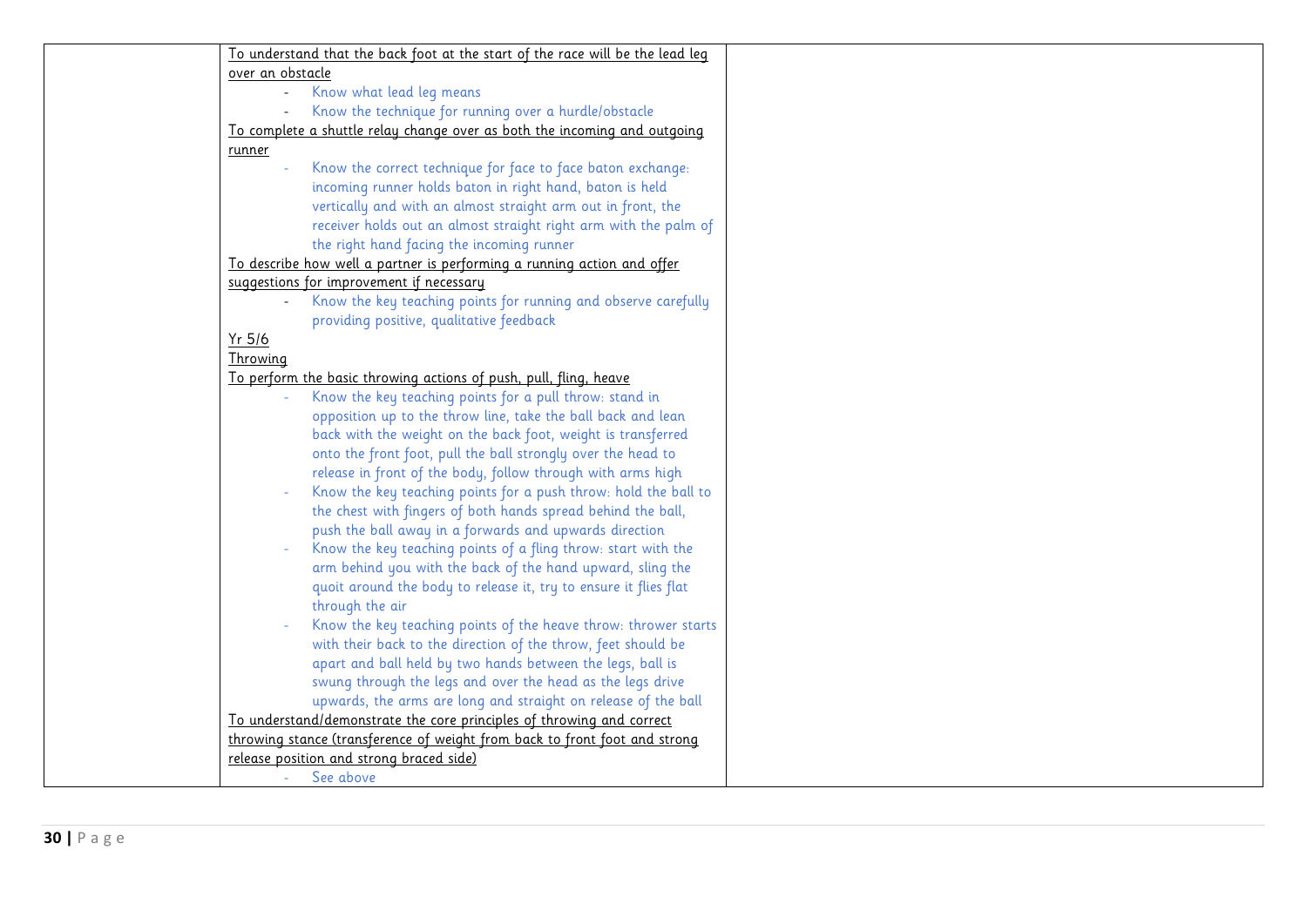| To understand how the co-ordinated use of the arms, trunk and legs will         |  |
|---------------------------------------------------------------------------------|--|
| affect the speed and distance of the throw                                      |  |
| See above                                                                       |  |
| To use the sequence of events in a throw correctly (legs first, arms last, low  |  |
| to high, slow to fast, strong to weak)                                          |  |
| To understand which throwing events use push, pull or heave techniques and      |  |
| know how the different equipment suits different styles                         |  |
| Know that the pull throw is used in many different activities,                  |  |
| e.g. a tennis player throws a racquet at a ball when serving, a                 |  |
| footballer uses a two-handed throw when making a throw in                       |  |
| from the side line; the push throw is used in netball/basketball;               |  |
| the fling throw is seen in rounders or playing Frisbee etc                      |  |
| To accept advice and use it in a reflective way to improve the quality of their |  |
| work                                                                            |  |
| Jumping                                                                         |  |
| To understand the principles of jumping for height and length                   |  |
| Know that to jump long, height is required                                      |  |
| Know that 'good' jumps need to have head up, torso erect, an                    |  |
| even rhythm and flat footed landings                                            |  |
| To use a run-up with control and consistency to increase the jumping distance   |  |
| Know to accelerate down the runway towards take off                             |  |
| Know to maintain speed at take off                                              |  |
| To understand the last stride will help increase distance and height            |  |
| Know to drive the take-off leg fast and high                                    |  |
| Know to drive the arms at take off                                              |  |
| To start consistently from their own special starting position and to mark out  |  |
| a run-up                                                                        |  |
| Know to mark out a certain number of strides run up                             |  |
| Know the take-off leg is the first running stride                               |  |
| Know the opposite foot strikes the take off board                               |  |
| To observe, analyse and evaluate skills and use correct technical language      |  |
| To accept advice and use it in a reflective way to improve the quality of their |  |
| work                                                                            |  |
| Know to use qualitative comments/targets to improve the                         |  |
| technique                                                                       |  |
| Running                                                                         |  |
| To show how to run at a steady pace when running at different speeds            |  |
| Know the effect of increasing/decreasing speed on heart rate                    |  |
| and performance.                                                                |  |